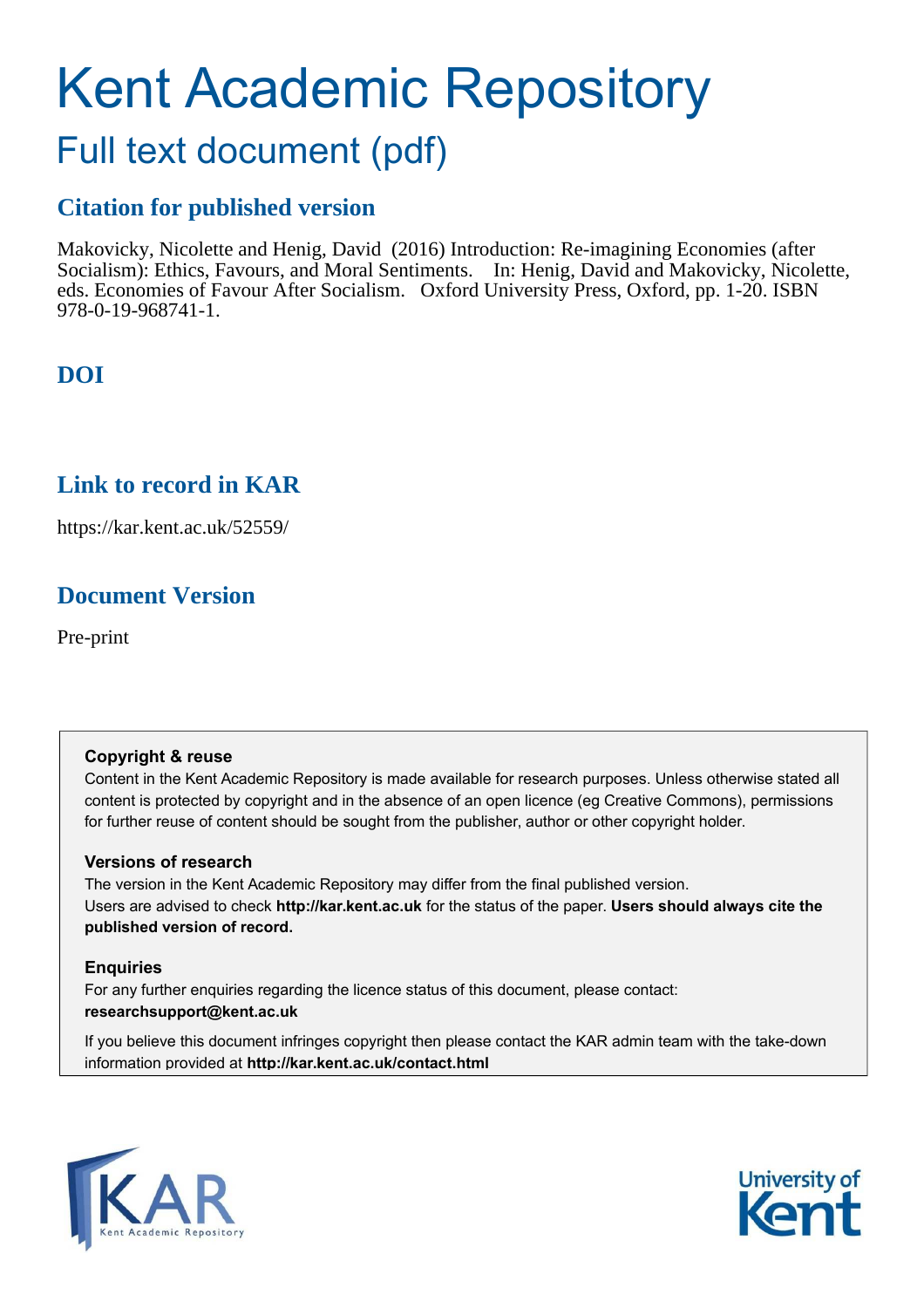## **1**

## **Introduction: Re-imagining Economies (after Socialism)**

Ethics, Favours, and Moral Sentiments

*Nicolette Makovicky and David Henig*

In June 2013, the British-Pakistani businessman James Caan was appointed the United Kingdom's first 'social mobility tsar' by the Conservative-Liberal Democrat coalition government. Stating that job prospects should not depend on 'who you know rather than what you can do', Caan directed fierce criticism at wealthy parents who used their influence to secure employment and training opportunities for their offspring. Soon after his appointment, however, it emerged that one of his daughters occupied no fewer than three roles within his own business empire. Defending himself from the ensuing accusations of hypocrisy, Caan declared that he had 'taken on his daughter' in order to give her the opportunity to 'identify what was right for her'. What others saw as nepotism and favouritism, in other words, he saw as the duty of any caring father. And where others bristled at the arrogance of privilege, he presented the natural instinct to support his child in her voyage of self-discovery. Caan's story serves to remind us that favours—big and small—constitute a pervasive, often habitual dimension not only of kinship, but also of social relations more generally. Giving someone a 'helping hand' is a universal currency which builds political alliances and oils market transactions everywhere from the 'favour economy' of middle-class New Yorkers (Bellafante 2013), to the oldboy networks of the global 'shadow elite' (Wedel 2009). Caan's apparent inability to recognize the paradox between his words and his actions (and their moral evaluation by others), however, highlights the fact that it is only when such gestures counter public norms or personal interests that we pause to acknowledge their social, economic, and political significance.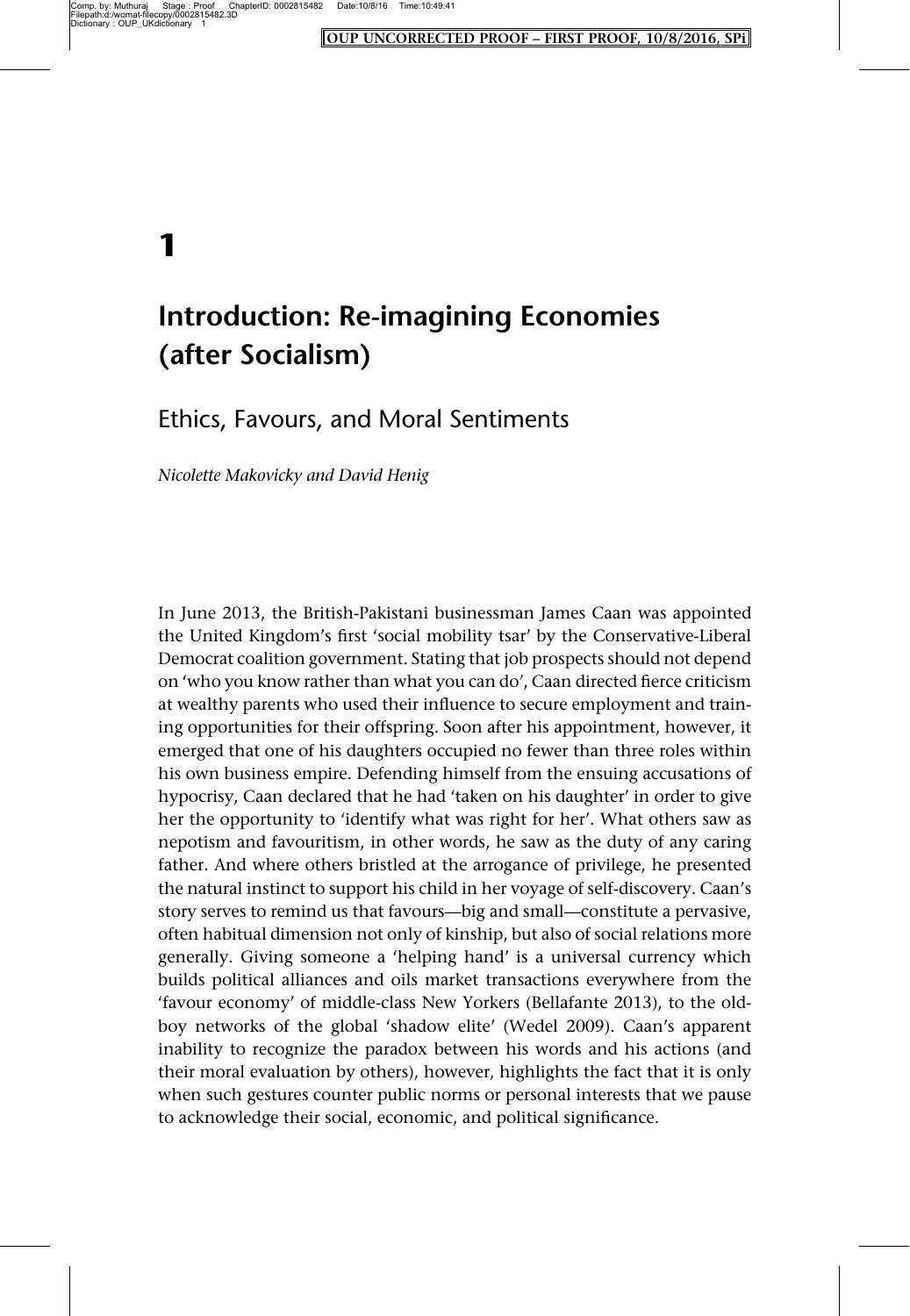This book focuses on favours, and the paradoxes of action, meaning, and signification they engender. As such, it forms a first engagement with a concept that has long been a taken-for-granted—and rather ill-defined aspect of social theory. This relative neglect stands in contrast to continental philosophy, which has explored the idea of gratuity at length (Derrida 1992; Levinas 1996; Marion 2002). According to the anthropologist Julian Pitt-Rivers, this omission is grounded in the discipline's epistemological roots in functional explanations. In one of the few articles on the subject, he notes that such explanations read 'the significance of human actions on the basis of expressed intentions, without examining their *mode* of expression; reducing each institution to "what it amounts to" or "what it does" in terms of practical results, ignoring its cultural roots' (2011, 424–5, emphasis added). Indeed, uncomfortable with the notion of gratuity, much anthropological and sociological work has previously retreated to the comfort zone of classical exchange theory (Mauss 1925), redescribing gratuitous behaviour as the fulfilment of social obligations, or as carrying a hidden element of calculated self-interest (see Widlok 2013). This recourse to the language of exchange highlights the fact that favours make for particularly slippery ethnography. They confound not only the principles of economic rationality, but also two basic axioms of anthropological thought: the Maussian notion that the principle of reciprocity is the basis for all sociality (see Hunt 2000; Sigaud 2002; Weiner 1992), and the assumption that economic equivalence is the condition for all exchange, and thus social equity is therefore established through exchange itself (see Strathern 1992). And yet, as any ethnographer well knows, simple gestures of kindness generate social warmth and are thus undoubtedly part of the fabric of everyday social life: every salutation and 'thank you' uttered, saying 'grace' before and after meals, or leaving a tip on a café table for the waitress are all recognitions of social favour between individuals, and all belong to the family of gratuitous acts (Pitt-Rivers 2011, 425). Gratuitous action, in other words, is part and parcel of the 'sympathy' which underpins social relations, to use the words of Adam Smith (1759).

This observation forms the theoretical point of departure for our present collection of essays. Drawing on ethnographic material from across the Eurasian landmass, the contributors to this volume treat favours (and the carrying out of favours) as a distinct *mode of acting*, rather than as a form of 'masked' exchange or simply an expression of goodwill. Casting our comparative net from Central, Eastern, and South Eastern Europe to the former Soviet Union, Mongolia, and post-Maoist China, we show how gratuitous behaviour shapes a plethora of different actions, practices, and judgements across religious and economic life, creative and imaginative practices, and local moral economies. Tackling subjects as diverse as the role of bribery in Mongolian education to Muslim perceptions of virtuous deeds in rural Bosnia, we refocus our attention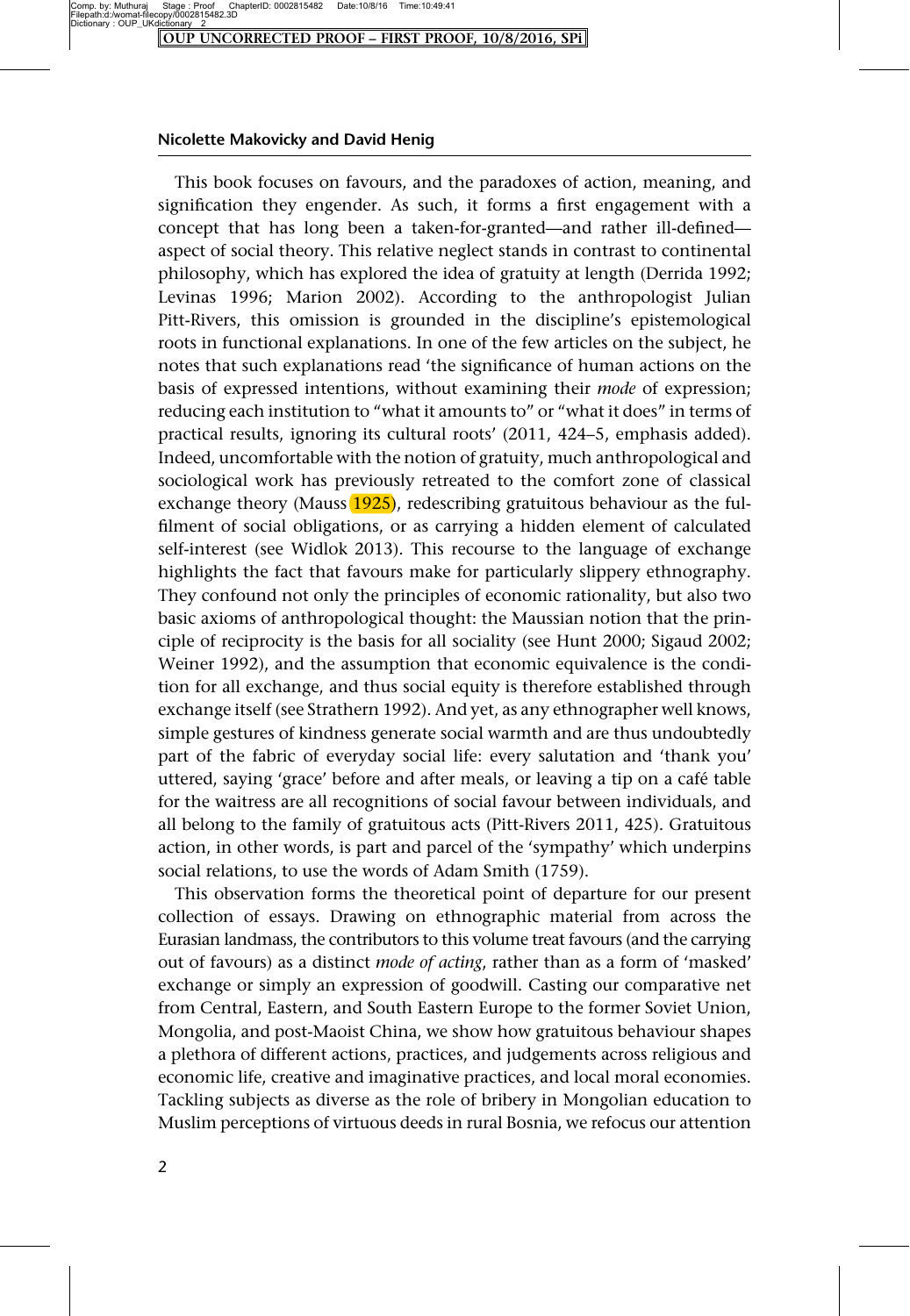from functional questions of exchange and reciprocity to questions about the ethical and expressive aspects of human life. This does not mean that we regard gratuitous behaviour as uniformly benign or altruistic. Rather, it means that we see the examination of favours as a way to study the moments of 'ethical reflection, reasoning, dilemma, doubt, conflict, judgement, and decision' that punctuate everyday life and experience (Laidlaw 2014, 23), and yet are often challenging to evidence. Like all other gestures, we argue, favours have existential (as well as social and material) significance: they are constitutive of, rather than external to, the persons and relations of those who give and receive (Englund 2008, 36). Consequently, we do not aim to offer any formal definition of the favour, but treat it instead as a 'polythetic category' (Needham 1975), that is, as 'a phenomenon which involves a constellation of features, not all of which are necessarily present in any particular instance' (Humphrey and Hugh-Jones 1992, 2) and with 'no single criterion universal to all members' (Lambek 2013, 4).

Our approach signals a radical departure from conventional uses of the term in the academic literature on contemporary Eurasia. Indeed, while it is almost absent from general social science literature, the 'favour' has long played a central role in the analytical and descriptive vocabulary of publications on the socialist and post-socialist ecumene. Scholars of post-Soviet politics, for example, have often used 'favour' as a byword for corruption and clientelism, reading personalized power networks as symptomatic of an absence of legal and political transparency (Giordano and Hayoz 2013; Kurkchiyan and Galligan 2003; Ledeneva 2013). Taking a broadly political-economic approach, others have used the term to describe the personal connections and informal exchanges of ordinary citizens, observing that informal practices of various kinds are embedded in the social fabric and moral imagination of populations across the region (Dunn 2004; Patico 2008). Indeed, documenting the networking practices of Soviet citizens, Alena Ledeneva (1998) coined the term 'economies of favour' to describe their ubiquitous use of personal relations to get hold of scarce goods and services in times of shortage. For scholars of socialist and post-socialist Eurasia, in short, the 'favour' has long been academic shorthand for those actions which appear to mix instrumental and affective relations, goal-oriented and gift exchanges, and 'formal' and 'informal' institutional ties. From bribery and patronage to customary exchange and kinship relations, favours have been treated as primarily economic acts (rather than primarily as social acts). This focus on transaction and exchange has often led scholars to overlook the fact that such favours are mediated by the rhetoric of friendship and mutuality, making them less 'an economy' and more a system of sociality and a moral aesthetic of action.

Our appropriation of Ledeneva's phrase for the book's title, then, is not a reflection in our belief in the unbroken continuity of practices of corruption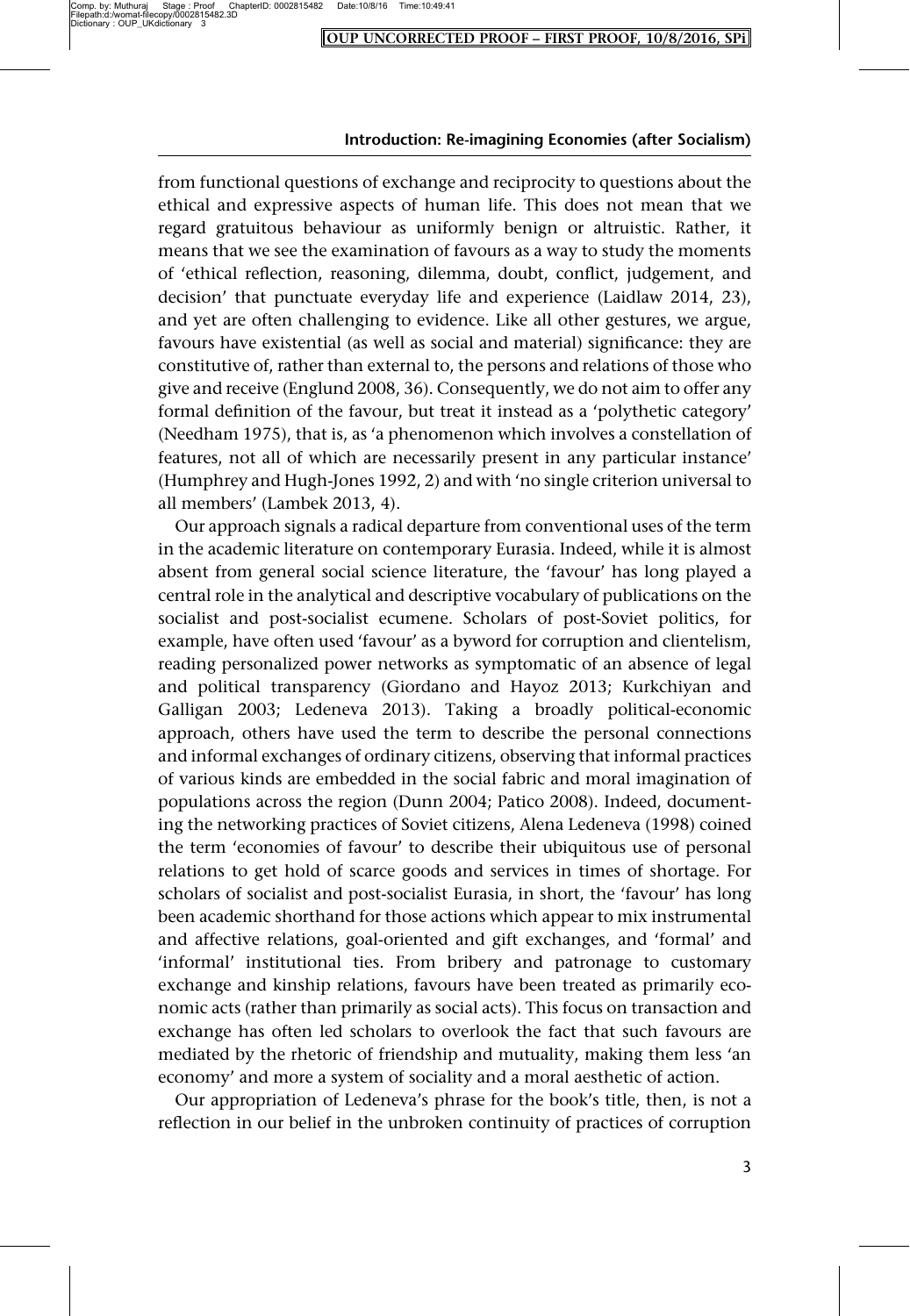and patronage in the post-socialist world. Rather, it is meant to foreground our intention to critically re-interrogate the conceptual relations between the categories of 'favour' and 'economics' themselves. Favours, we contend, do not operate 'outside' or 'beyond' the economic sphere. Instead, they constitute a distinct mode of action which has economic consequences, without being fully explicable in terms of transactional cost-benefit analysis. Consequently, rather than simply aiming to 're-embed' economic activity in the classical anthropological fashion, the contributors to this volume seek to understand how the economy itself is imagined, expressed, practised, and cosmologically framed by different actors in the region. As such, they take into account not only localized dynamics and norms of exchange and reciprocity, but also the social efficacy of 'moral sentiments' (Smith 1759) and 'ordinary ethics' (Lambek 2010), and their modes of expression in everyday economic practice. Exploring the distinctive conceptual potential of the favour for ethnographic analysis, the chapters in this volume reflect a wider engagement with recent anthropological work on questions of ethics, freedom, and moral sentiment (e.g. Laidlaw  $2013$ ; Keane 2015). They show how favours arise in situations and moments in social life where individuals elicit the permissiveness of others, and how they are central to the social production of pride, respectability, and self-worth. Thus, without dismissing the legitimacy of the conventional political-economic approaches to the subject, this volume seeks to introduce a new conceptual terminology to the study of favours, which includes affect, humour, mutuality, generosity, as well as conflict, competition, and questionable legality. Indeed, considering 'economies of favours' as productive of sociality as well as material value, the chapters that follow provide vivid insights into the way that the social and cultural imagination is itself put to work in everyday life.

Our enquiry, in other words, is driven by the question of how giving serious consideration to gratuitous action might allow for the re-imagination of contemporary modes of thinking and writing about economic orders. Consequently, our aim is not simply to stage an intervention into the existing literature on contemporary Eurasian societies and to provide a new theoretical angle from which to revisit older work on socialist and post-socialist 'economies of favour'. It is also—in some small way—to contribute to the wider search for alternative economic paradigms which have preoccupied activists, policy-makers, and social scientists since the onset of the global economic crisis (Coase 2012; Graeber 2013). In fact, anthropologists have long been producing work critical of mainstream political economics, as well as neoclassical approaches to economics. The discipline's stubborn attachment to Polanyi's substantivism and (Marxist) political economy, however, has previously ensured that such critiques remained marginal. The prominence now given to questions of austerity and social inequality, however, has brought the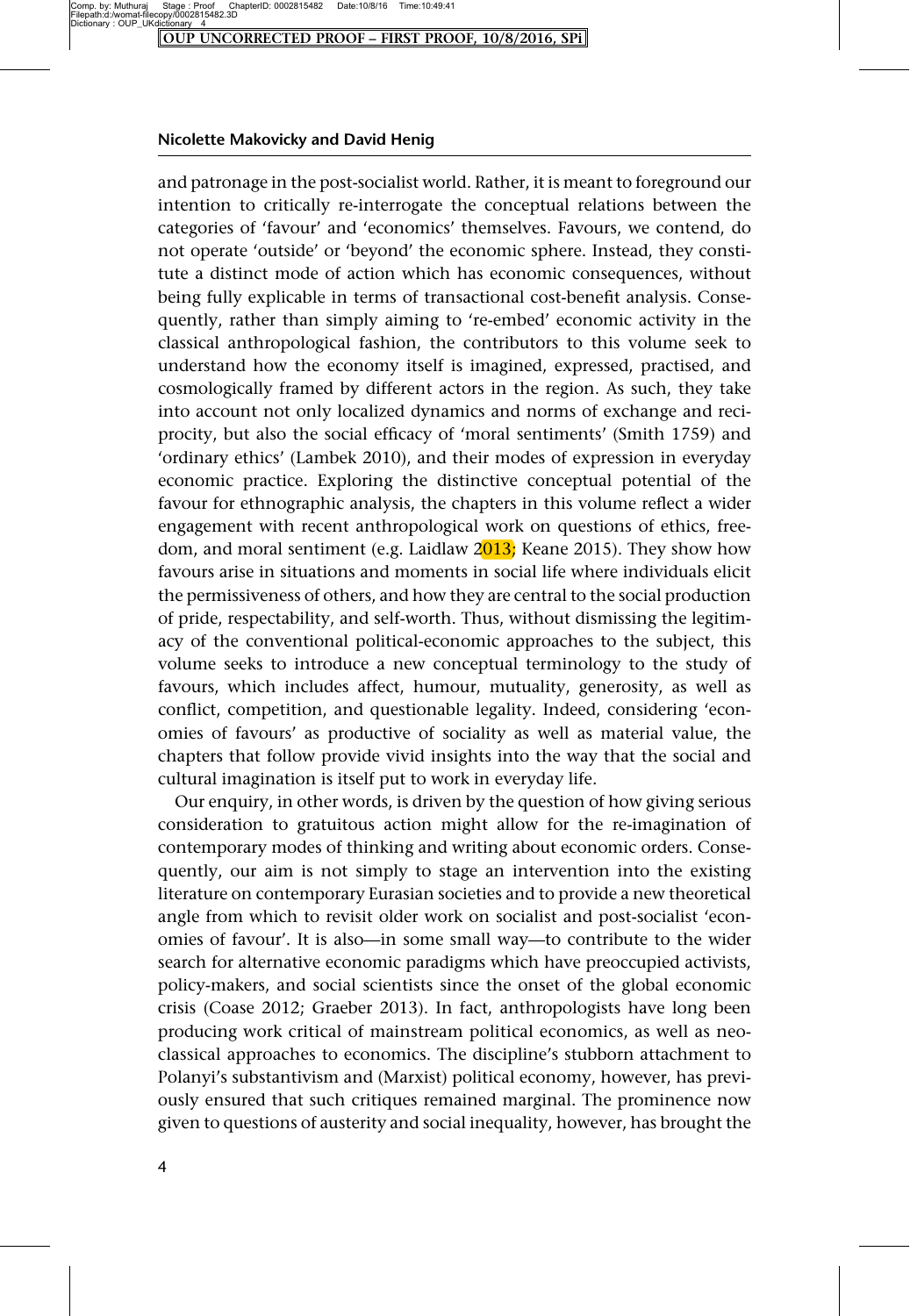concerns of economists closer to those traditionally occupying anthropologists (Picketty 2013; Stiglitz 2012), as well as bringing anthropology into the heart of the finance and fiscal governance (Tett 2009; Holmes 2014; Maurer 2011). It has also led to a rediscovery of some of the fundamental anthropological categories of economic analysis—such as barter, debt, and the gift—by academics and audience well beyond the discipline (Liebersohn 2011; Graeber 2011; Sedlaček 2011). One of the central aims of this volume is to include favours on this list of economic universals. Before considering this, however, we start by saying something about a rather classic theme that runs throughout the chapters, namely the tension between what we might call the *oughts* and *ares* in human life—that is, between social norms and individual actions, and between the moral groundings of society and the contingency of practice.

#### **Ethics, Favours, and Moral Sentiments**

For most ethnographers of contemporary Eurasia this is familiar and welltrodden ground for academic debate. Invoking moral relativism as a conscious methodological strategy, the majority have given theoretical precedence to the *ares* over the *oughts*. Rejecting normative definitions of favours (and 'economies of favour') as deviations from universal norms of governance, they have sought to construct culturally sensitive interpretations which capture the perspective of their subjects. As such, ethnographers have commonly re-embedded ostensibly 'corrupt' practices within the wider context of local practices of exchange and obligations of care, documenting how moralities of exchange have shifted together with changing post-socialist state and market configurations (Rivkin-Fish 2005; Sneath 2006; Stan 2012). Some have even claimed moral relativism on the part of their ethnographic subjects, suggesting that people operate with contextually and subjectively constructed moralities which allow them to navigate the complexities of post-socialist institutions and markets (Polese 2008; Wanner 2005). For others, the question remains to what extent the existence of collectively held social values place limitations on the behaviour and choices of individuals. Noting that informal transactions are often accompanied by expressions of friendship and mutual help, they read the willingness to bend social norms in certain situations and for certain people as part of a social 'misrecognition game' (Ledeneva 1998) designed to make the otherwise self-interested nature of exchange palatable to the participants. In short, while anthropologists have treated morality as primarily a problem of individual action and agency (rather than the transparent governance of markets, or public office), they have continued to pose their research questions in terms of compliance, deviance, and leniency.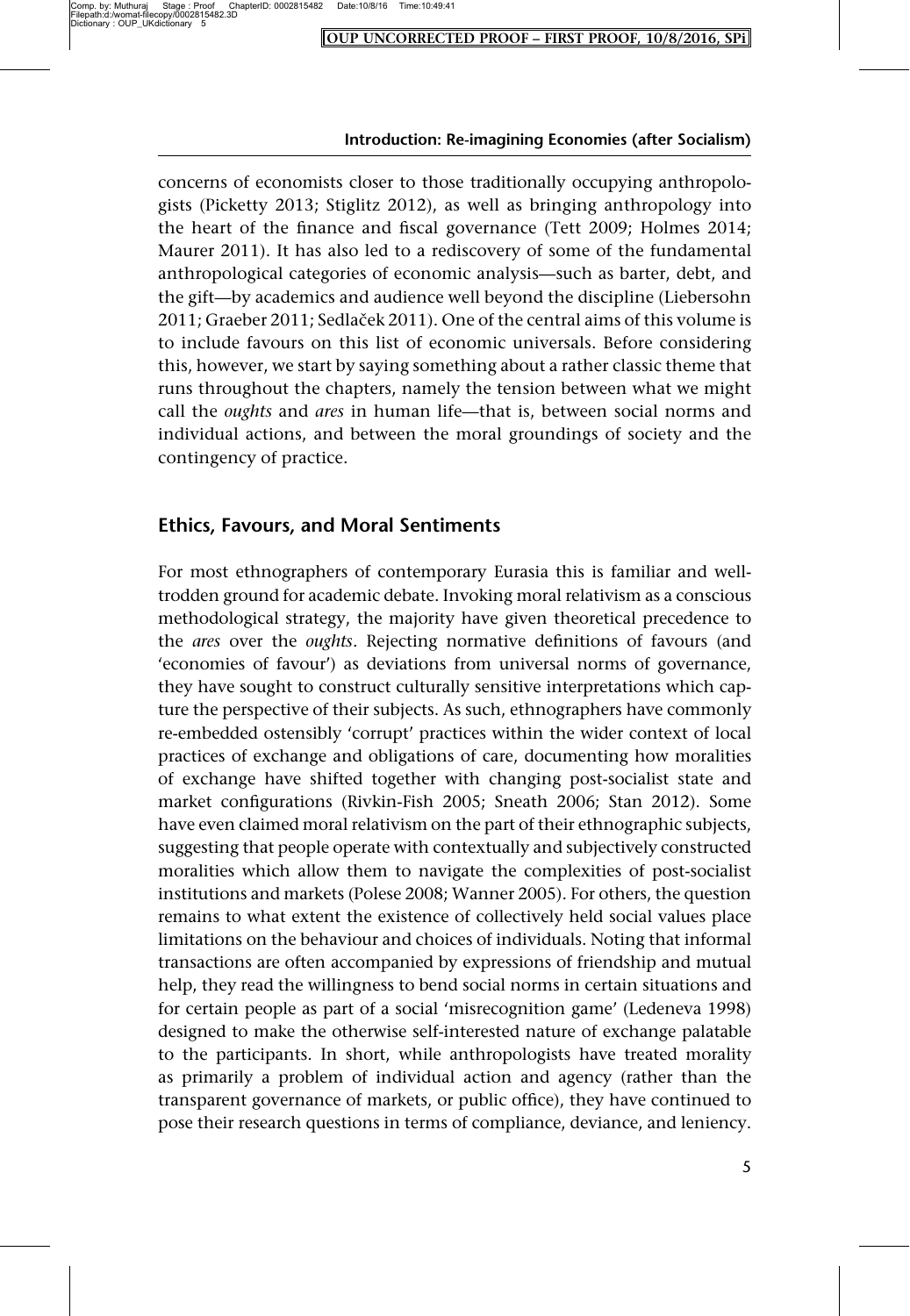#### **OUP UNCORRECTED PROOF – FIRST PROOF, 10/8/2016, SPi**

#### **Nicolette Makovicky and David Henig**

According to Michael Lambek (2010; also Keane 2010; Robbins 2007), this widely held preoccupation with questions of moral universality and ethical particularity has its roots in anthropology's adoption of a Kantian understanding of morality as an aspect of thought. Both Durkheimian concerns with social norms and the Boasian focus on discrete values, he observes, treat morality as a shared collection of social laws largely insulated from the contingencies of everyday practice. As a result, these intellectual traditions regard ethical conduct as grounded in the adherence to collective social and religious imperatives, or see it as a reflective choice brought on by the breakdown of such moral certainties (e.g. Zigon 2009). As Lambek eloquently argues, such approaches not only direct scholars towards 'questions of their universality or correctness', but risk 'literalizing ethical insight and rendering it static' (2010, 14). In place of Kant, he turns to Aristotle, proposing that moral judgement be seen as a 'fundamental property or function of action rather than (only) of abstract reason' (2010, 14). Ethical conduct, he suggests, is neither rare nor exceptional, but rather quite 'ordinary'; it is an inherent aspect of everyday actions and speech, and is expressed in our human propensity to pass judgement on ourselves and others (see Das 2012; Fassin 2011; Laidlaw 2014). As such, Lambek proposes that we understand the morals (and morality) of the collective and the deliberations of the individual as existentially indistinguishable; a product of action, as well as thought, moral judgements arise from people's engagement in the lives of others across a multiplicity (and multitude) of singular social exchanges and situations in everyday life (Das 2010).

Taking the individual act (rather than collective morality) as a starting point for our enquiries, we believe that this recent turn to the ethical presents a longawaited opportunity to push beyond the tired universalist–relativist bind which characterizes the existing literature on Eurasian economies, favours, and 'economies of favour'. Indeed, if conventional anthropological reflections on the relationship between society, morality, and individual action have traditionally found their intellectual ancestors in the figures of Durkheim, Mauss, and Weber, this novel ethical perspective appears to be equally indebted to the work of liberal thinkers such as Adam Smith (see Humphrey, ch.  $\frac{4}{3}$ : Laidlaw 2014). At the heart of Lambek's notion of 'ordinary ethics' lies what Smith (1759) called the 'moral sentiments' which underpin social relations. Noting that all members of society have an 'interest in the characters, designs, and actions of one another', Smith regarded successful (market) exchange as contingent not only on self-interest, but also the presence of fellow feeling and mutual esteem between social peers—that is, a degree of social 'sympathy' (Smith in Rothschild 2001, 9). In its modern usage, sympathy is often understood as providing the motivation for particularly ethical acts. Smith, however, employed the term to describe the 'process through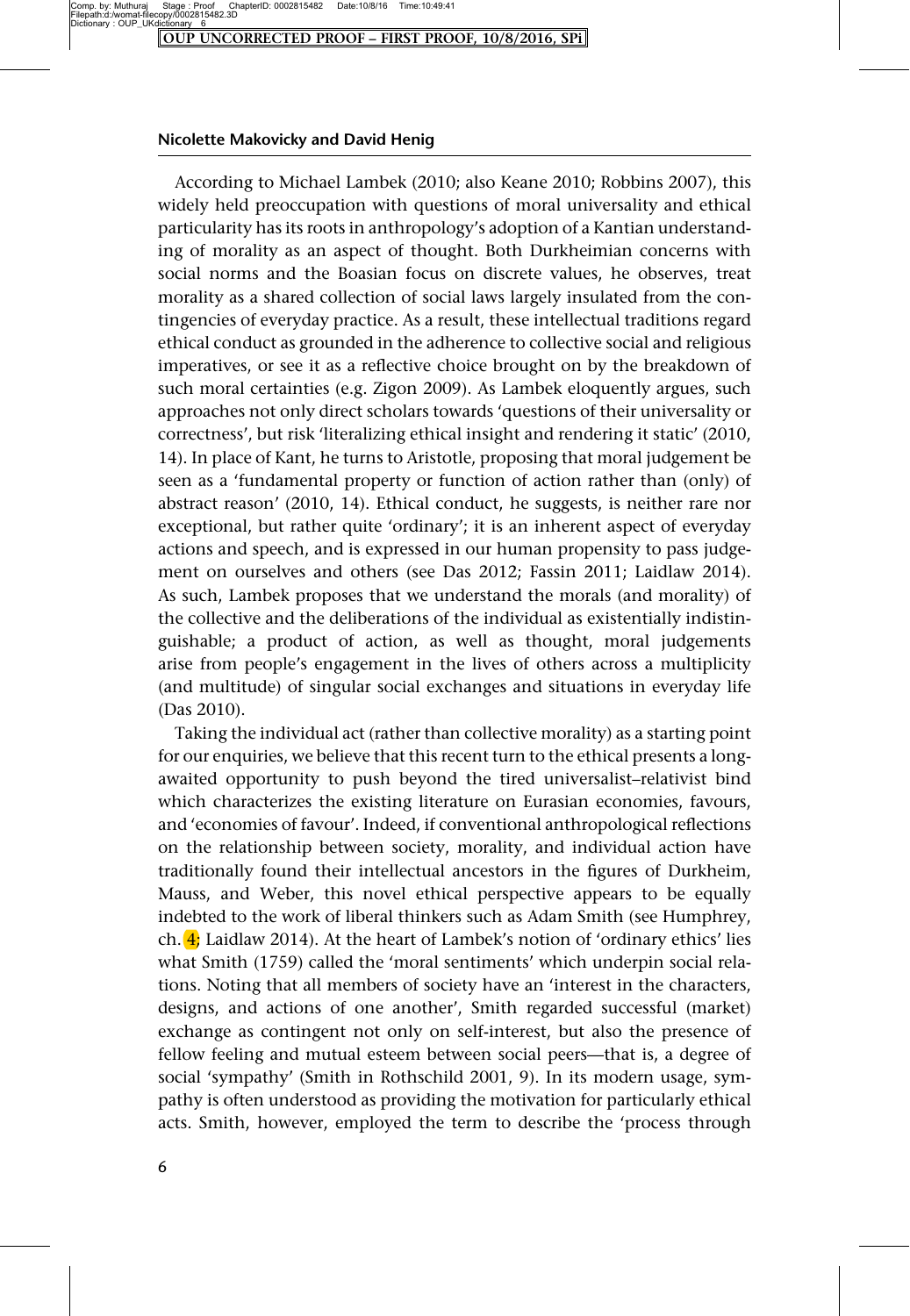which moral judgement was formed' and saw it as 'just as likely to lead to the approval of self-interested as openly benevolent actions' (Watson 2014, 3–4). In other words, he saw mutuality and sociability, as well as self-interest, as an inherent part of a universal competition for social recognition which lay at the core of all 'possible ethics, motives, and forms of exchange in modern society' (Liebersohn 2011, 39; also Gudeman 2008).

Smith's representation of social life as a moral economy of regard forms the lynchpin of Caroline Humphrey's seminal contribution to this volume (Chapter 3). Investigating the prevalence of illicit payments in higher education in Mongolia and Russia, Humphrey starts by dismantling several of the theoretical orthodoxies which continue to haunt the existing literature. Despite the nature of her ethnographic material, she eschews the conventional use of 'favours' as a euphemism for bribery and nepotism. Rather than reducing them to the status of ill-disguised transactions, Humphrey proposes instead that favours are a *sui generis* way of acting that deserve anthropological theorization on their own terms. In doing so, she questions the conventional understanding of 'economies of favour' as systems of redistributive exchange. Favours, she points out, gain their social efficacy and moral value precisely by virtue of not being conceptualized as exchanges (Humphrey, Chapter 3). They differ from other actions by their *ethics*, rather than their morphology. In other words, whether an act takes the form of barter, a gift, or even a commercial transaction, performing an action as a favour 'adds a "gratuitous" extra to any practical function it may have, and turns the act into something incalculable' (ibid., 000). Far from simply a reciprocal exchange of goods and services, then, favours are involved in the production of social esteem and personal reputations: a favour is a distinct '*moral* aesthetic of action that endows the actors with standing and a sense of self-worth' (ibid.,  $\overline{000}$ ). This explains why people often prefer to operate in the 'favour mode' even when doing things the official, above-board way may be perfectly feasible.

Humphrey's recourse to ethics should not be misunderstood as a romanticization of 'economies of favours' and their constituent relationships. Rather, sharing the spirit of Lambek's intervention, it serves to highlight the fact that the giving and receiving of favours is above all an ongoing, reflexive exercise in moral reasoning and action. Writing on the temporary housing market for Kyrgyz migrants in Moscow in this volume (Chapter 4), Madeleine Reeves explores precisely this entanglement of economic choices and the pursuit of social recognition. Painting a vivid picture of the life of the inhabitants of these communal apartments, she provides a particularly compelling illustration of the fact that 'informal' acts and practices carry existential values, rather than simply being calculative, instrumental, or gratuitous. Reeves uses the ethnography to test Humphrey's notion of favours and their limits in the context of the market. She shows how different rationalities of obligation and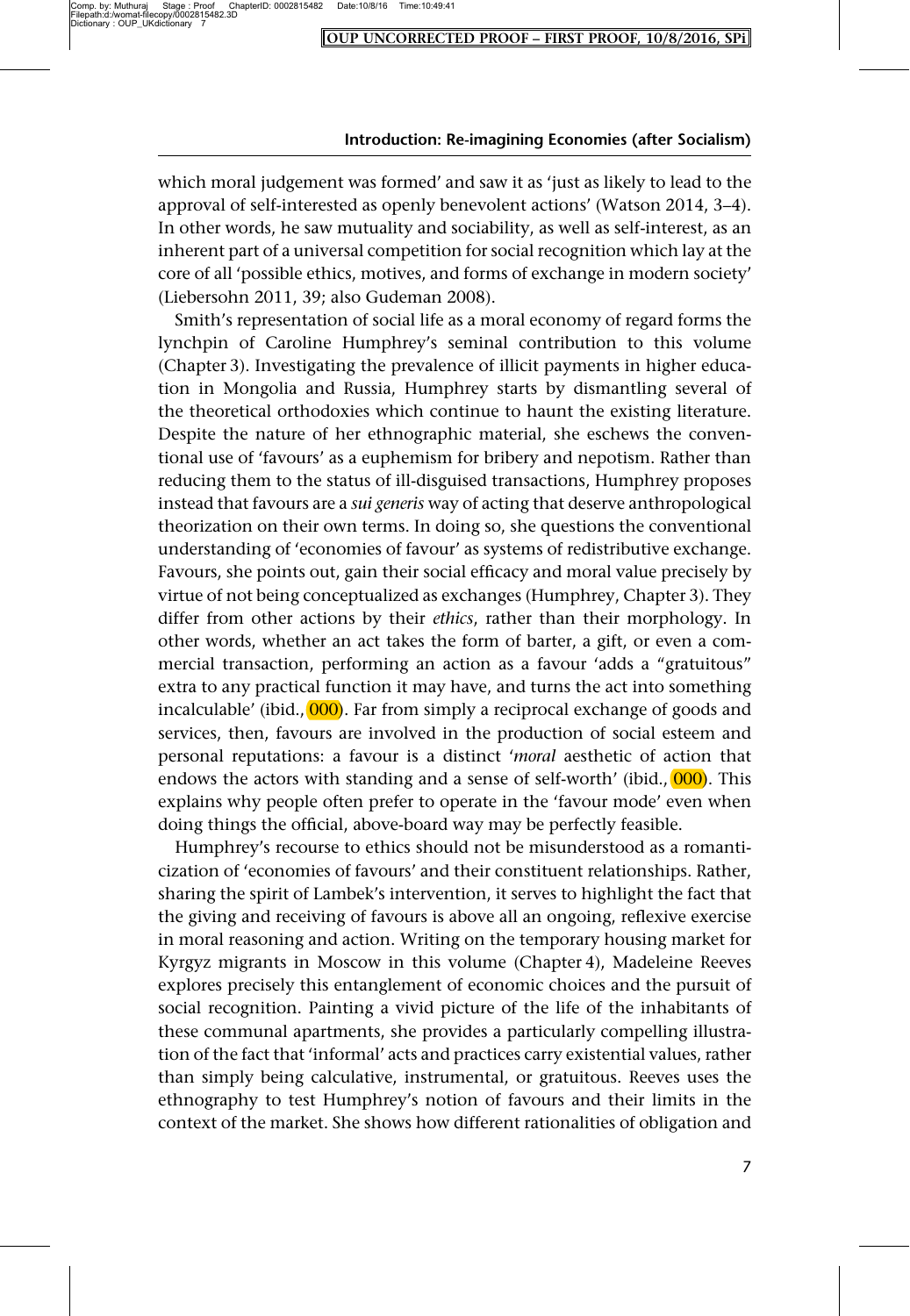exchange are not just seen to be held between different categories of person, but are shaped by different social and geographical spaces; a gesture taken as a favour in Kyrgyzstan may require a market transaction in Moscow, and new obligations are put on migrants by their expectant kin waiting for remittances at home. The migrant experience thus consists of more than day-to-day efforts to 'get by' using the channels of the informal economy. Rather, it is characterized by an ongoing struggle to carve out spaces of cultural intimacy and moral accountability which allow them to fulfil their aspirations for a better life, as well as observe their filial duties towards family members in Russia and Kyrgyzstan.

Similar ethical-cum-existential tensions between social norms and individual actions, obligations, and self-interest also figure in Katherine Swancutt's chapter (Chapter 5) on the Nuosu 'anti-favour'. In this Tibeto-Burman minority community, writes Swancutt, villagers draw upon particular moral registers and aesthetic forms of action which are shaped by a history of conflict with the Han Chinese majority. Amongst the Nuosu, ethical conduct is thus shaped by a warrior aesthetic that celebrates not only the fulfilment of filial duty, but self-sacrifice for the sake of the lineage. And yet, an individual's decision to follow the obligations imposed by their relatives is not a mere deference to social norms, but an aesthetic and ethical act which can be experienced in visceral and corporeal terms. Such obligations can sometimes come to individuals in the guise of 'anti-favours', that is, as unexpected burdens which produce further obligation, but thereby also offer community members the opportunity to gain further esteem in the eyes of their lineage-mates—or at least 'save face' in situations of disgrace. Focusing on the moral aesthetics of Nuosu society, Swancutt's ethnography provides a rare and fruitful frontier perspective on the otherwise ubiquitous Chinese art of networking and gift exchange, *guanxi* (Yang 1994; Kipnis 1997), showing that there are limits to its reach even in the rapidly changing socio-economic environment of contemporary China. The Nuosu, she writes, are unable (or perhaps unwilling) to square the requirements of *guanxi* with their warrior aesthetics, regarding it not so much as a morally problematic practice, as simply inferior to their own ways of building and maintaining a personal reputation.

The contributions by Humphrey, Reeves, and Swancutt use the ethical perspective to illustrate how the very acts of giving, receiving, and even refusing favours are tied to existential and emotional (as well as material) gains and losses. And while Swancutt places special emphasis on the visceral quality of the moral aesthetic of Nuosu 'anti-favours', both she and Madeleine Reeves show how moral reasoning is phenomenologically and experientially grounded. What they describe is not merely 'ordinary ethics', but the 'ethics of the ordinary': the ethics of the 'rough ground of everyday life ... understood in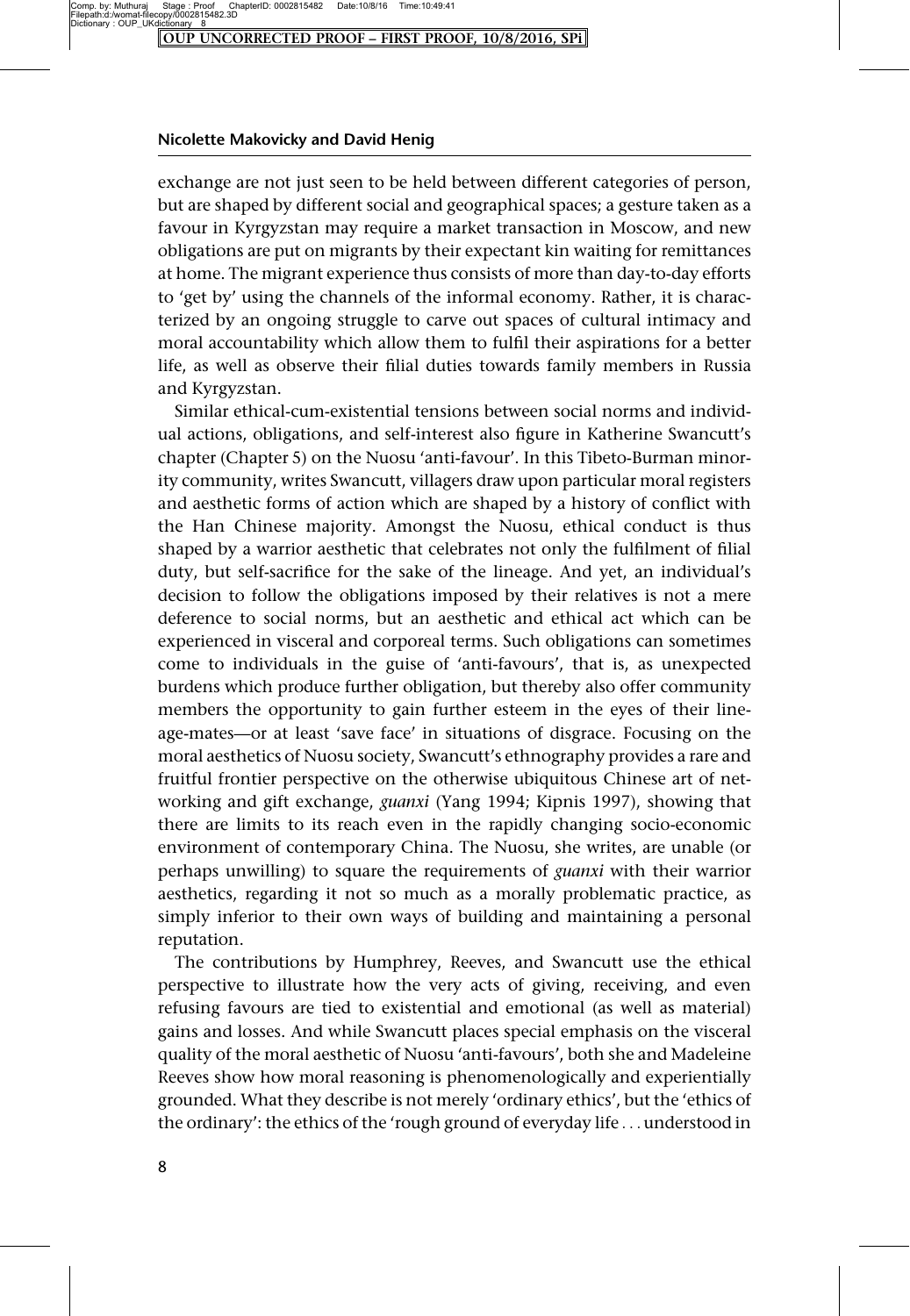terms of the ways in which life is not only open to the pain, suffering, joy and ennui of others, but also to how the entanglements and relations of lives with other lives in the everyday, line of care and concern emerge, are fostered and also frayed' (Al-Mohammad and Peluso 2014, 44). As such, their contributions take us far beyond the conceptual parameters of political-economic approaches to 'economies of favour', and allow for the posing of an entirely new set of questions about the individuals who partake in these activities and their experience, including the role of religious beliefs, history and memory, and the universal human pursuit of dignity. Having located a place for favours across a broad spectrum of (post-socialist) societies and cultures, they present a formidable challenge to the conventional interpretation of such actions and practices as merely the unfortunate product of structurally inefficient or corrupt economies. The question remains, however, how we might build on their insights to productively re-imagine the place of favours within the wider context of global markets and models of governance. Returning to the academic literature on Eurasia, we make a small start to tackling this question in the next section.

#### **Beyond Political Economies**

One place to start this exercise might be to deconstruct and critically examine orthodox readings of 'economies of favour' as the geographically and historically unique products of the socialist command economy. Chris Hann takes up the challenge in his contribution to this volume (Chapter 6), arguing that our conceptual repertoire for thinking about post-socialist societies continues to be dominated by a distinct set of Cold War-era norms for political and economic action (also Fioramonti 2013, 23–49; Kwon 2010). Targeting the 'shortage paradigm' of János Kornai's (1988) widely accepted model of the socialist economy, he argues that its characterization of the socialist command economy as inflexible and over-centralized rested on a theoretically constructed opposition between the 'market' logic of mainstream capitalist societies and the 'redistributive' logic of the socialist system. Kornai's characterization of the socialist economy as one of 'shortage', in other words, was a product of his tendency to classify the realities of the socialist political economy according to the ideals of the capitalist political economy. Seeking to move beyond the biases of this liberal paradigm, Hann instead adopts a holistic perspective on economic organization under the rubric of the 'human economy' approach (Hart et al. 2010). Following Karl Polanyi, he characterizes market exchange and state-based redistribution not as mutually opposing economic principles, but rather as complementary 'forms of integration' together with householding (for example, subsistence production) and reciprocity (for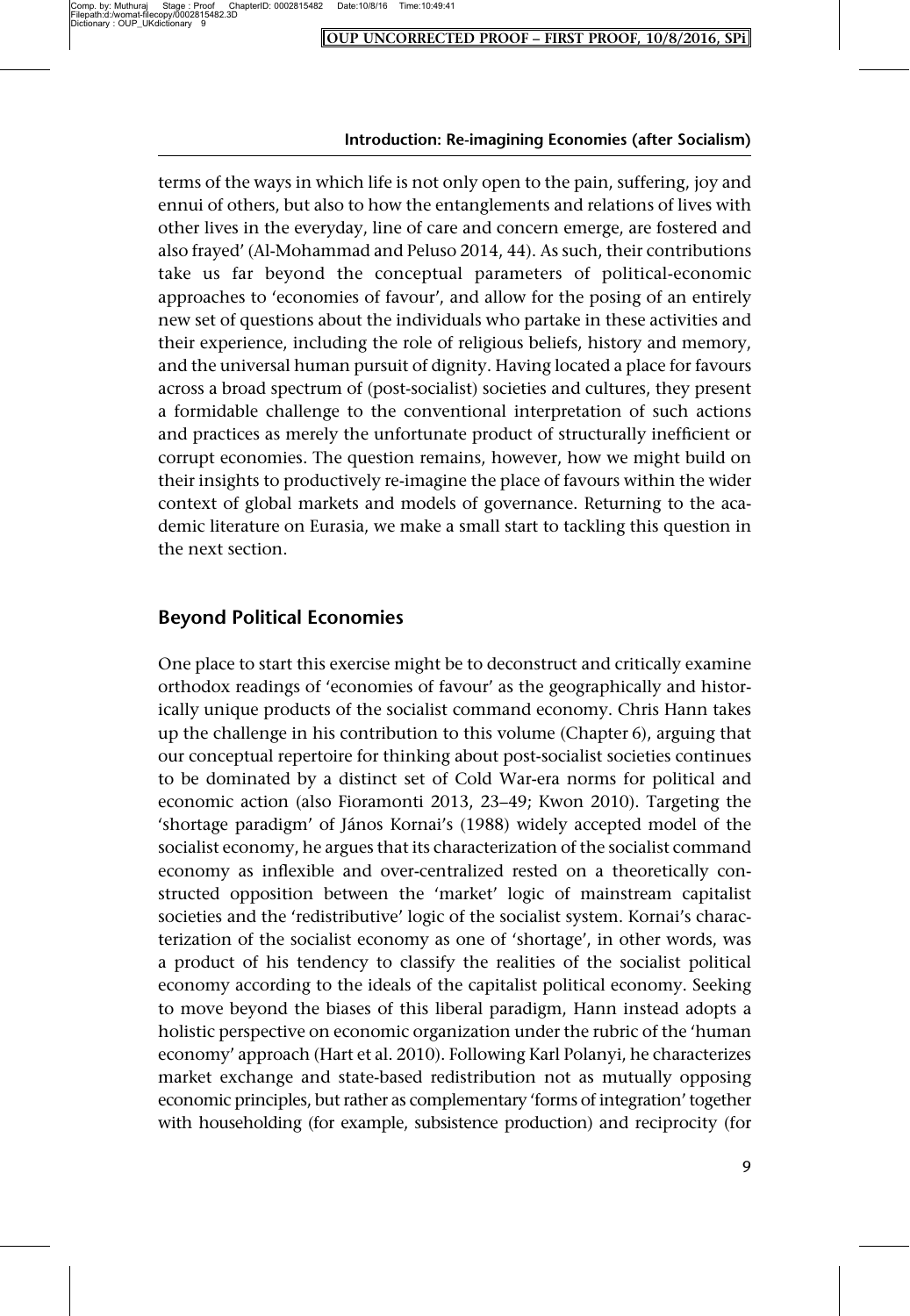example, gift exchange). Rather than being determined by issues of market supply and demand, Hann regards favours as belonging to the latter category, proposing that they act as a social lubricant across any number of state-market configurations.

Hann's critique highlights the degree to which notions of 'shortage' reflect a distinct set of norms for political and economic action inextricably linked to the imagined geopolitical space of the Cold War international order. This bias has been particularly evident in many scholars' struggles to productively conceptualize an afterlife for socialist-era 'economies of favour' in contemporary Eurasian societies. Indeed, as Gerald Creed (2011) has noted, Cold War observers viewed 'economies of favour' not simply as a type of economic practice developed under material duress, but also a type of civic action; assuming that socialist society suffered from a 'social vacuum', they interpreted personal networks as an alternative political arena which enabled ordinary citizens to compete for scarce resources. Expecting such practices to disappear together with their dysfunctional economic hosts after 1989, many were taken aback when opaque processes of privatization allowed the old *nomenklatura* to convert their political power and capital into economic advantage, creating an 'economy of kickbacks' which rewarded political insiders at the expense of the opposition (Eyal 2003). Unwilling to question the normative parameters of liberal reform, both political commentators and academics have tended to treat this reproduction of the (post-)socialist elites as a structural legacy of socialist institution-building, or as the result of an incomplete or defective 'transition' towards transparent markets and democratic governance (Åslund 2004; Jowitt 1993; Grabher and Stark 1997). Paradoxically, the very same observers who initially celebrated the doing of favours as a civic action, subsequently criticized the very same practices for preventing the healthy development of a liberal, democratic civil society by generating 'negative social capital' (ibid., 113).

Dismissing such normative approaches as naively teleological, anthropologists of post-socialist Eurasia have tended to eschew the 'transition' discourses, emphasizing the need to assess the institutional legacies and cultural heritage of socialism (Burawoy and Verdery 1999; Hann 2002). Few, however, have given much thought to how notions of temporality and history-making may influence perceptions of this legacy. Investigating the formation and consolidation of post-socialist elite networks in rural Bulgaria, Deema Kaneff's contribution to this volume (Chapter 7) does just that. Documenting how former Communist functionaries redistributed communal resources and leadership positions amongst themselves, Kaneff notes that rather than using these prizes for their personal gain, they insisted they be put to work for the good of the village. This fidelity to socialist values on the part of political elites, she explains, was rooted in the particularities of local history: having sheltered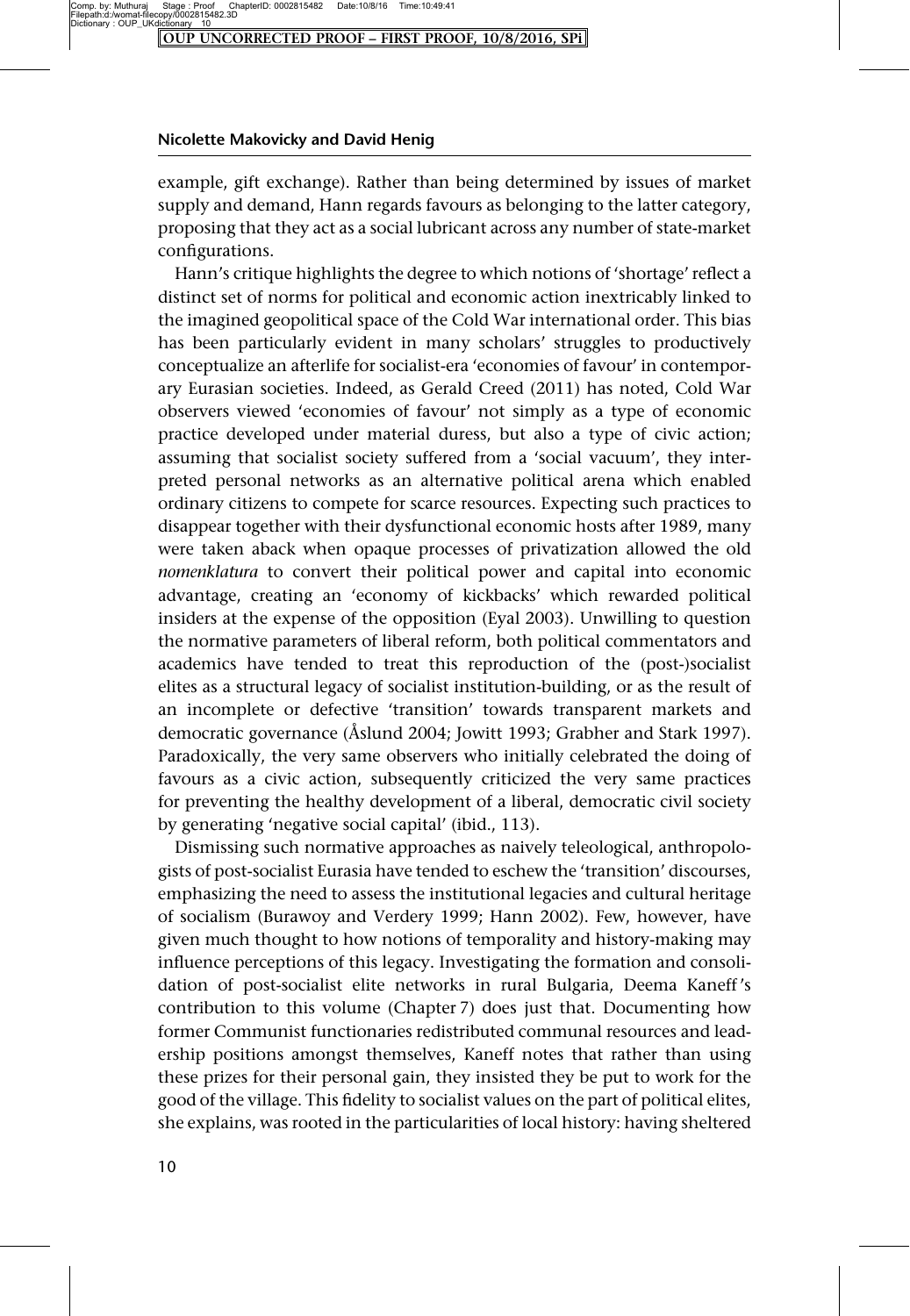the nation's socialist leader Todor Zhivkov from the fascist government in the 1930s, village officials subsequently enjoyed particularly intimate relations with the Communist Party leadership, as well as privileged access to state resources. After 1989 they continued to cultivate ties with its post-socialist successor, the Bulgarian Socialist Party, hoping once again to attract funding to increasingly impoverished community. Critiquing the notion of 'path dependence', Kaneff thus shows that history is more than a passive determinant of things. Elite networks did not simply grow out of specific pasts and evolve along a set path, but were the product of a constant (re)construction and rewriting of history on a local level. As such, history provided a moral framework which regulated elite activities, ensuring that they were put to the service of the community as a whole.

Kaneff's chapter offers a very different reading of the relationship between political patronage, state power, and post-socialist reform, convincingly illustrating that elite networks are not invariably predatory constructions, but may mediate relations between needy communities and an increasingly austere neoliberal state. And yet, without denying the very real hardships experienced by her interlocutors, she resists the urge to label their actions as simply the 'survival strategy' of a desperate rural population (Bridger and Pine 1998; Day, Papataxiarchis, Stewart 1999). In so doing, Kaneff avoids both recasting neoliberalism as the new 'shortage paradigm' and repeating the unfortunate ethnographic tradition of portraying post-socialist populations as little more than the victims of the hardships of the post-1989 economic restructuring. Indeed, in focusing on local efforts to restore connections with the political centre, she (and other contributors to this volume) echoes Joel Robbins' recent call for anthropologists to explore the ways in which people living in different societies 'strive to create the good in their lives' (2013, 475). Together with fellow anthropologist James Laidlaw, Robbins justifies this need for a redirection of the ethnographic gaze by pointing to the recent rise of a new 'anthropology of suffering' which 'specializes in the minute description of... circumstantial miseries' (Laidlaw 2014, 31). This genre of ethnographic writing—the 'suffering slot'—he argues, replaces cultural alterity with misery; instead of describing cultural difference, the emphasis is placed on the subject 'living in pain, in poverty, or under conditions of violence and oppression'  $(2014, 448)$ . In the place of the culturally exotic or socially different 'Other', it thus places the figure of the 'suffering subject' who is defined less by their subjectivity, history, or humanity, than by the particular nature of their deprivation.

Several chapters in this volume move beyond this trope of the socialist/postsocialist 'surviving' or 'suffering' subject in order to appreciate the importance of other dimensions of the human condition. Chapter 8 by Tomasz Rakowski illustrates how post-socialist economies of favour are involved in the creation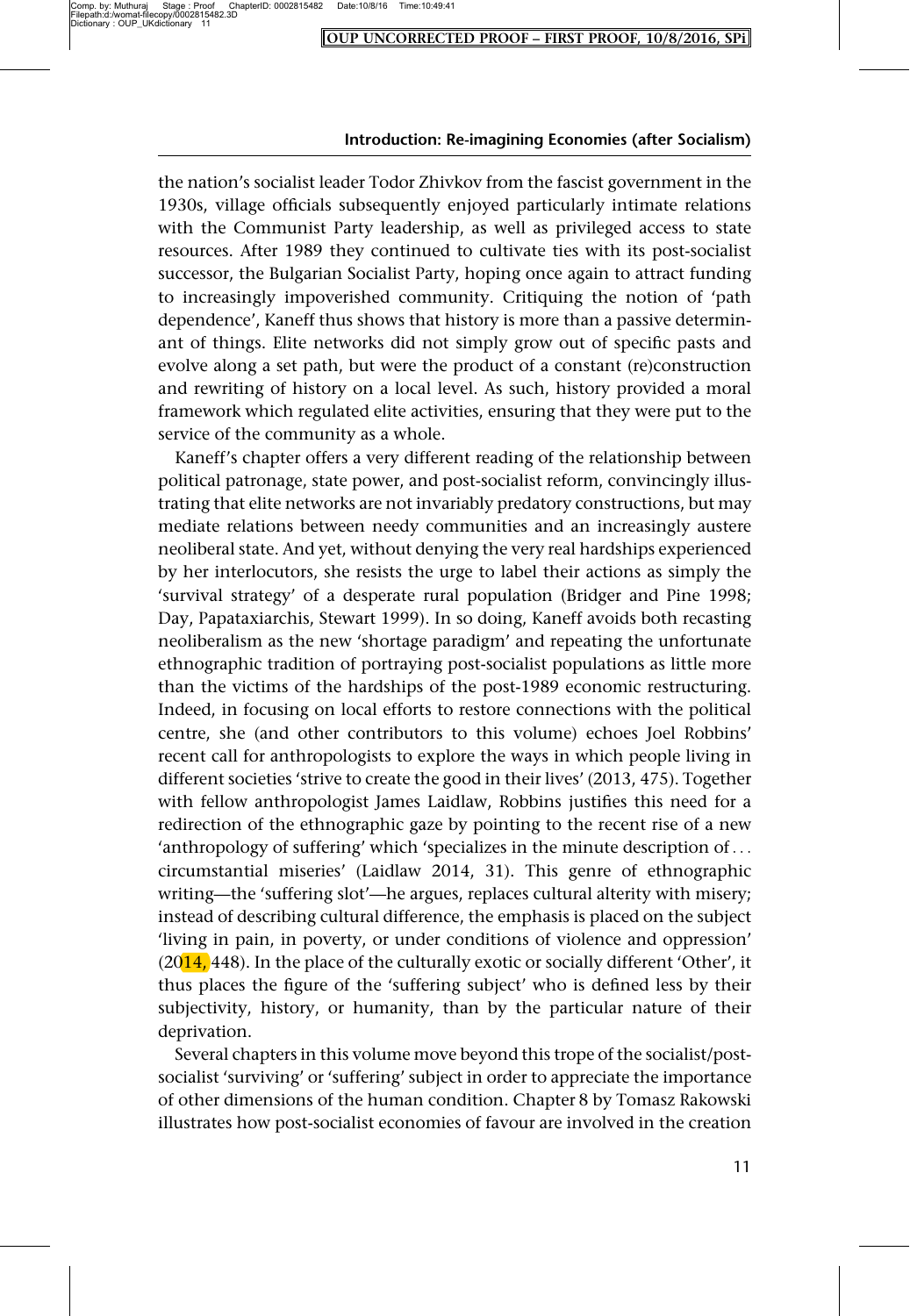of imagined social consensus in times of hardship or conflict. In this case, the social consensus is imagined in both the sociological and literal sense; Rakowski explores how ethics and aesthetics intersect in the performance of unregulated labour and exchange, and how these are reflected in bodily experience and material practice. Focusing on the bootleg (illegal) mining and scavenging for scrap metal undertaken by unemployed miners in the Polish district of Wałbrzych, he illustrates how such practices of 'hunting and gathering' requires ex-miners to employ their professional skills to strip, sell, and recycle an environment of industrial decay. It also depends largely on the willingness of the local authorities to turn a blind eye. Previously celebrated as the vanguard of the socialist working class, these miners now struggle not only with economic marginalization, but with a need to reconcile their own interpretation of their present practice as honest labour with its illegality. As such, they are forced to explain their actions to themselves, commenting upon and justifying their own balancing of law and lawlessness, most often through narratives of exceptional luck or cunning, or the mocking of legal and religious authorities. Carnivalesque and playful, Rakowski argues that these jokes and stories form a kind of 'interior spectacle' which grasp at an imaginary threshold where laws and measurements, hierarchies and statuses collapse, and they themselves rise above the constraints of their situation.

Rakowski's ethnography illustrates how informal (and illegal) economic activities, petty bribery, and the establishing of connections to persons of authority constitute more than simply 'survival strategies'. His focus on the existential dimension of economic reproduction is shared by David Henig, who traces the moral dilemmas and ethical decisions of Muslim villagers in Central Bosnia (Chapter 9). Living in economically precarious conditions after the breakdown of the socialist Federal Republic of Yugoslavia, and the subsequent civil war of the 1990s, villagers find that gaining an education and mediating access to jobs often requires providing kickbacks of various kinds. Yet, rather than simply documenting the villagers' ways of 'getting by' using personal connections (known in Bosnia-Herzegovina as *štela* and *veze*), Henig asks what this 'economy of favours' would look like if we attended to it from the perspective of their vernacular moral cosmology and everyday ethics. Unpacking the moral complexity of villagers' decision-making and judgements, he shows that when Muslims are involved in such exchanges, they often question not only whether doing or receiving a favour is illegal, but whether it may be sinful or not. While the public sphere is saturated by government officials and foreign development agencies trumpeting international, normative discourses of corruption, Henig shows how villagers make sense of their actions (and those of their neighbours) according to religious and moral idioms of doing 'good deeds' that earn merits for the afterlife. In this way, villagers find an efficacious way to negotiate relations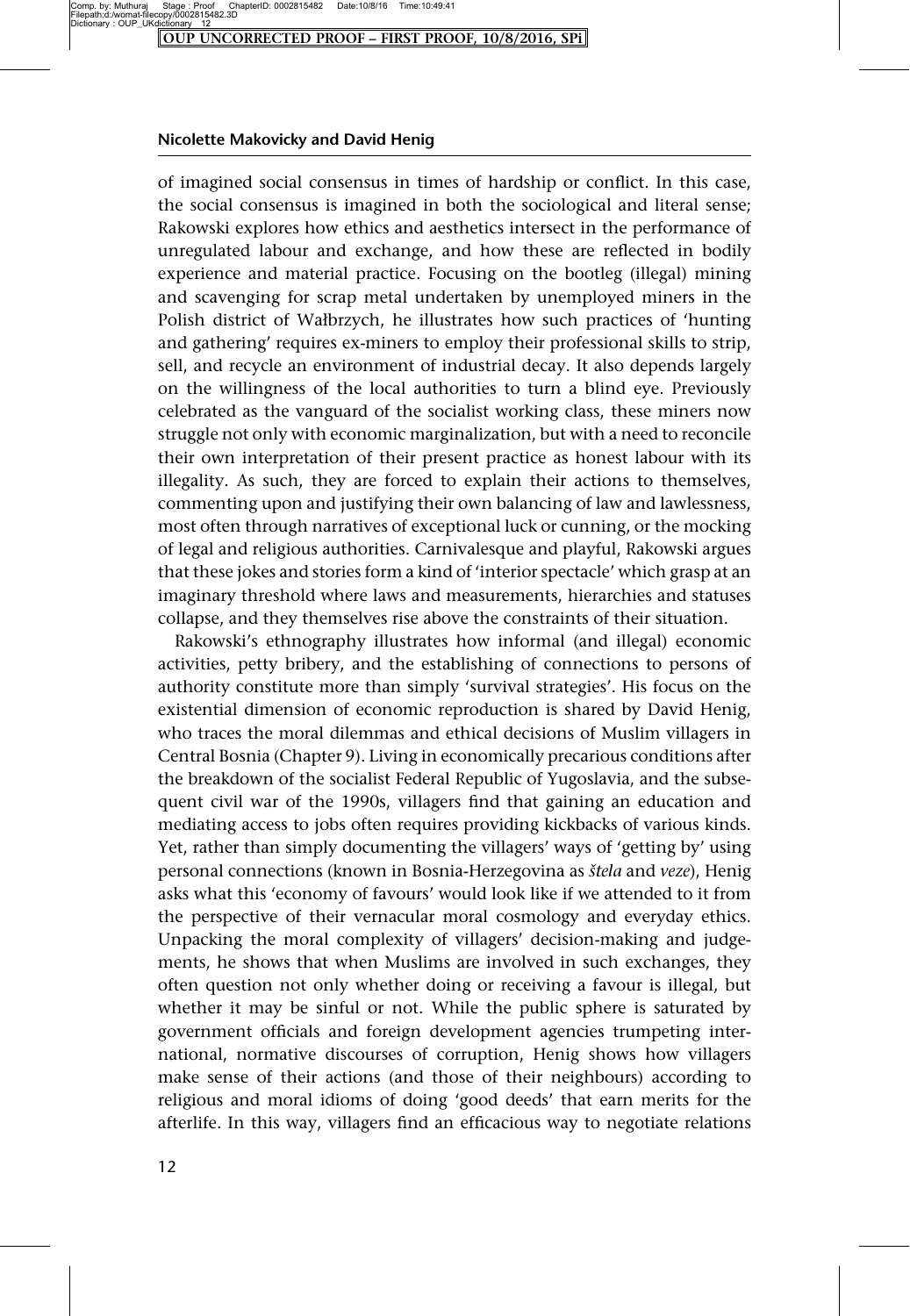of patronage, informality, and even illegality without losing their sense of self-worth and accountability vis-à-vis fellow villagers, and—equally importantly—the Almighty. Engaging ethnographically with their day-today striving to live the 'good' life (morally and materially understood), Henig provides a vivid illustration of what moral dilemmas and ethical decisions such pursuits entail.

#### **Towards a Semiotics of Favours**

The chapters by Rakowski and Henig bring us to our final set of concerns and themes shared across the different chapters, namely issues of method and methodology. Recent scholarship on post-socialist 'economies of favour' have eschewed large-scale surveys and questionnaires in favour of more qualitatively oriented approaches. Employing interviews and participant observation to uncover the socially and morally embedded nature of such transactions, they have introduced the value of ethnographic methods to the field (Morris and Polese 2013; Williams, Round, and Rodgers 2013). Yet, as Alena Ledeneva notes in her contribution to this volume (Chapter 2), studying something as fluid, situational, and 'polythetic' as favours requires more than engaging in ethnography as 'qualitative method'. It requires a researcher to observe and discuss potentially sensitive subjects and situations in an oblique way, and to be attuned to a wider semiotics of 'open secrets' and 'knowing smiles' through which favours are enacted and communicated. This 'language of favours' is locally specific, and partaking in it requires a certain degree of social competence on the part of the ethnographers (as well as his or her interlocutors). Furthermore, studying this phenomenon entails engagement in situations which require a compassionate action and affective sentiment, which is meaningful and yet often comes without explicit or elaborated articulation; fellow participants in 'economies of favour', Ledeneva tells us, simply 'know' and 'feel' together. Thus, rather than seeing ethnography as simply one of a methodological choice over many others, the contributors to this volume regard it to be a vital part of a long-term grassroots study of human conditions, practices, and local universes of value. They aim not simply to provide an accurate reflection of the everyday practice, but to uncover what Maurice Bloch (1998) has unforgettably described as the 'what goes without saying' approach to social interaction and community life.

The argument for an ethnographically sensitive approach to 'favours' may appear obvious to some readers, but we believe it deserves our attention and a more serious discussion for at least two reasons. The first is the question of how we might translate concepts such as the favour (or, indeed, obligation, bribery, or corruption) across diverse cultural contexts and into our own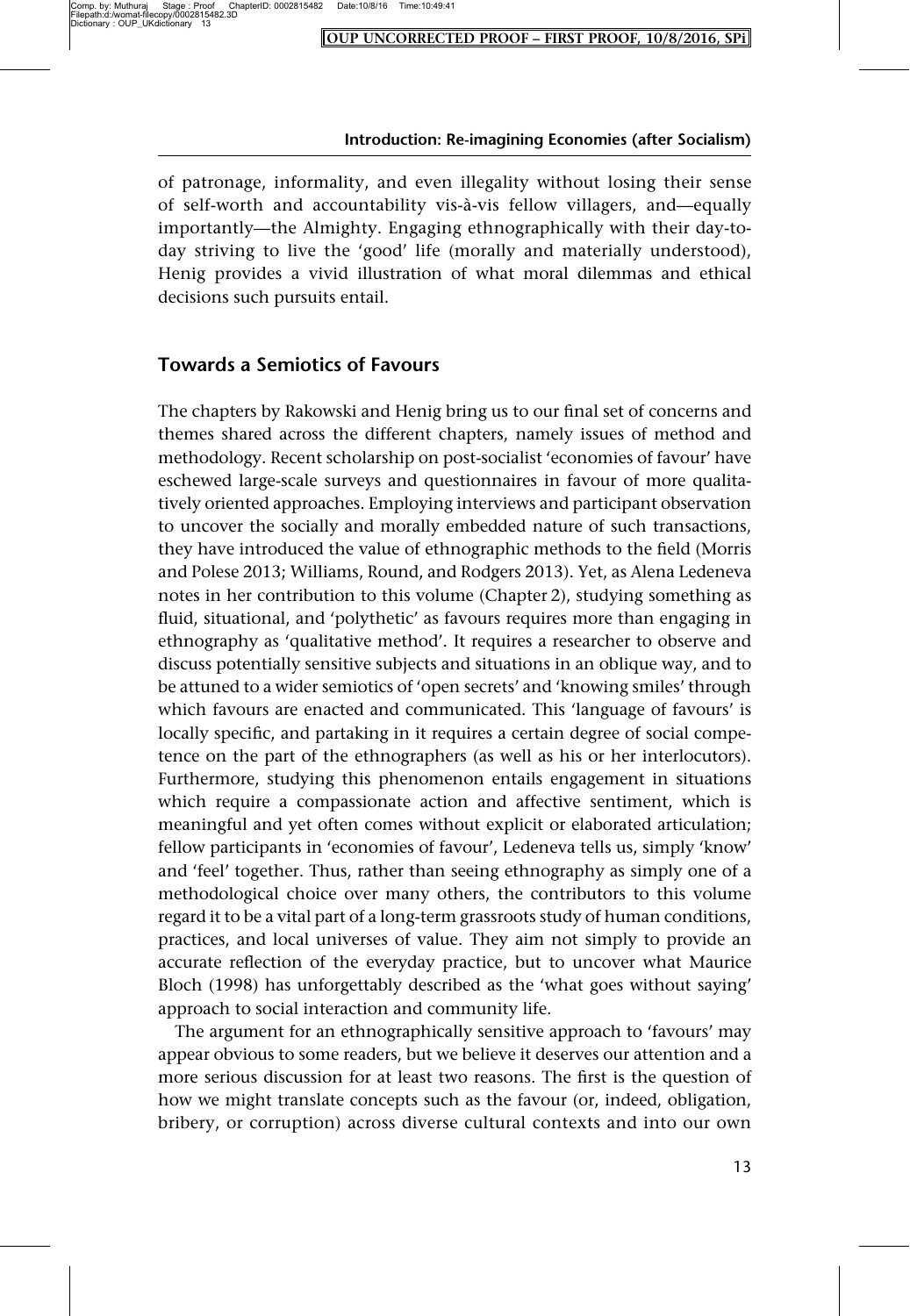analytical language. While recent scholarship has worked hard to explain the vigorous continuity of informal economic practices after the collapse of Communist rule across Eurasia, there have been relatively few attempts to radically rethink the analytical tools which were developed for studying these phenomena during the Cold War era. Just as scholars have struggled to find a way out of the theoretical (and ideological) binds of the universalist–relativist continuum, they have been rather reluctant to detach themselves from the canon of political-economic approaches which attempt to concretize and locate informal practices within the market and/or the state bureaucracy (e.g. Hart 1973; Castells, Portes, and Benson 1989). Accepting the dualeconomy model as a point of departure (rather than as a subject for critical analysis), anthropologists, economists, geographers, and sociologists alike have tended to divide exchange into the categories of the 'formal' and the 'informal'. This exercise in classification has often led to a simplification of the ad hoc, serendipitous nature of the relations and exchanges in which favours tend to figure. Indeed, as Keith Hart, who coined the term 'informal economy', himself has remarked, while these terms might explain 'what people are not doing', they do not adequately describe what people actually do or 'point to any active principles they may have for doing it'  $(2005, 10)$ . The concept of 'informality', he suggests, tells us more about the imagined orthodoxies of academics and policy-makers, than about the nature of these practices themselves.

The prevalence of a systemic approach has also meant that very little attention has been paid to the possibility of using vernacular languages and other modes of expression as a valuable resource for the development of new analytical terminology. Indeed, although many authors add colour to their ethnographic descriptions by employing vernacular expressions in their work, few have explored the potential of such vocabularies to open up novel theoretical and thematic directions in research. Rather, scholars have tended to qualify and interpret local euphemism by reference to the Soviet-era concept of *blat,* popularized through Ledeneva's seminal work. Without questioning the transferability of the concept to other practices and socio-historical contexts, scholars often animated the ethnographic material through its approximation as more or less '*blat*-like' (for the limitations of such approach see Ledeneva 2008). As such, the term has become reified as the catch-all archetype of any number of socialist and post-socialist economic practices beyond the remit of the state, leading to an indiscriminate application of the term 'economies of favour' to a wide range of practices of production and trade, as well as corruption, clientelism, and patronage. Like the easy recourse to predefined notions of economic 'informality', this uncritical adoption of the *blat* paradigm overlooks both the qualitative differences between such activities, as well as the richness of vernacular concepts. Indeed, apart from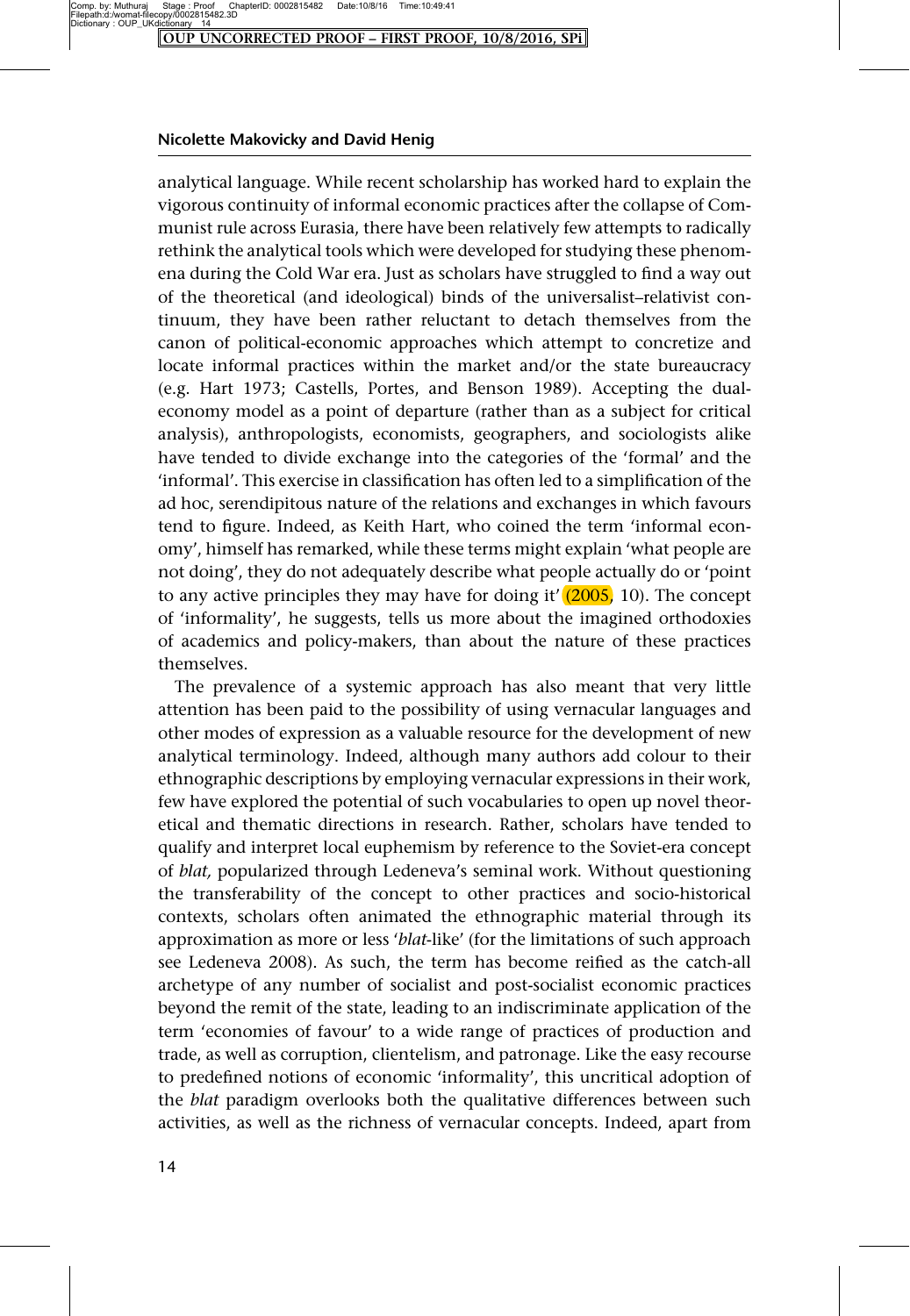reducing the very complexity of local 'languages of favours' into '*blat*-like' typologies, this practice of approximating vernacular idioms of doing favours with typified categories has effectively made favours analytically indistinguishable from bribery and corruption, and has thus rendered the term conceptually unproductive.

In this volume, we aim to build a reflexive and sensitive analytical framework out of vernacular communicative idioms and languages, rather than subsuming them into pre-existing analytical categories and terminologies. All our contributors attend to the study of favours through a careful examination of local 'languages of favours'—that is, the language of contextually specific forms of 'open secrets' or 'knowing smiles'. They trace the vernacular idioms, concepts, and gestures, along with linguistic, graphic, or material ideologies that underpin the economic imagination and moral registers in given contexts. Specifically, they ethnographically substantiate vernacular idioms of the acts of doing favours such as *blat*, *guanxi*, *jardam*, *salt*, *sevap*, *štela*, and *znajomości*, and further explore the interplay of these vernaculars with other forms of embodied expression in human situations. These include gestures and joking expressions (for example, a coal sack filled with snow to deceive the police), particular forms of gift-giving (for example, the gift of a bottle of homemade *pálinka*, rather than a bottle of cognac), or kinship idioms (for example, the Mongolian conceptions of 'dry' and 'wet' relatives). Indeed, by situating vernacular idioms into a wider communicative context of embodied expressions, the contributors illustrate how an ethnographic approach to the study of favours enables us to appreciate the particularity of different traditions that shape the ways in which people act and make valuations and judgements. Holding people to their modes of expression, we argue, has the potential to illuminate aspects of the contemporary socioeconomic and political life in which these practices (and academic debates) take place (for a similar argument in the study of bankers and derivative traders see Miyazaki 2013).

One chapter which exploits this particular approach is Nicolette Makovicky's ethnography of Polish artisans and commercial traders in the contemporary cottage industry making 'folky' crochet lace in the Carpathian village of Koniaków (Chapter 10). Exploring local vocabularies of favour and favouritism, Makovicky suggests that the difference between gestures and their social significance might best be approached as idiomatic, rather than as systemic or typological: the meaning of an act emerges from the entanglement of words and deeds in everyday life. Run predominantly on the unregistered labour of kin and community members, the cottage industry can be described as 'informal' in the classic sense, that is, it operates beyond the spaces and rules of the regulated market. Artisans and traders collude to circumvent the letter of the law in order to earn their share of the small profit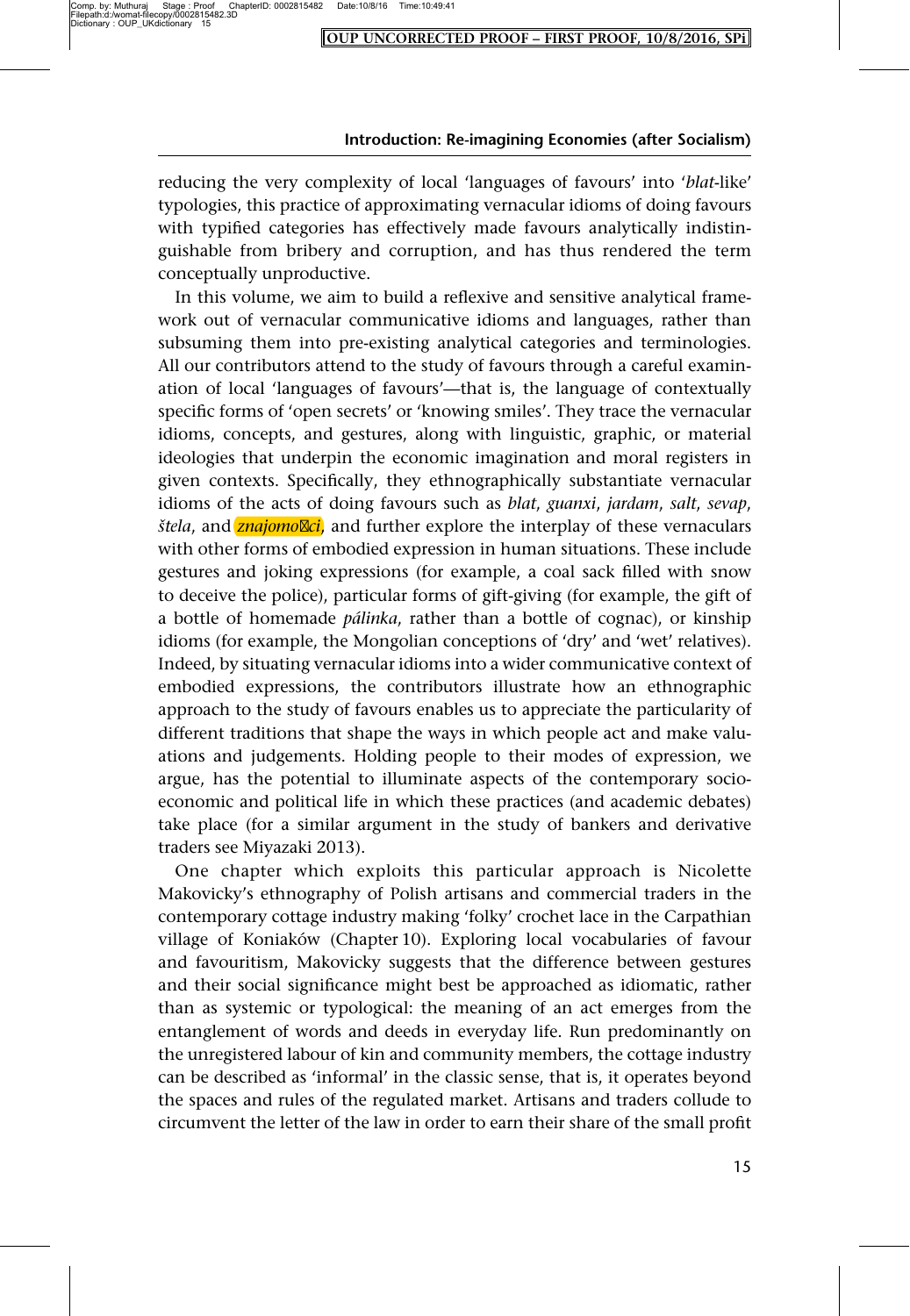margins in the craft industry, often deploying gifts and granting favours in order to direct employment and trade their way. In this way, gratuitous action becomes articulated not only with commercial transactions, but also with petty economic crime in the form of tax avoidance and benefit fraud. Such informalization accommodates small-time enterprise by extending market practice into community and kin relations. However, it also creates internal competition for employment, labour, and profit. As artisans and entrepreneurs stake out their positions in the political economy of the industry, in other words, several conflicting registers of contract and affect are set into play and the social meaning of gratuitous gestures become a point of contention. Makovicky focuses particularly on moments when the usual 'reciprocity of sentiment' between villagers breaks down and conflicts ensue, exploring how both lace makers and traders exploit ambiguities of language and gesture to their advantage.

Both Ledeneva and Makovicky highlight the fact that favours make for slippery targets for social research, being inherently ethnographically and conceptually ambivalent. This ambivalence, Alena Ledeneva argues in her chapter, stems from the fact that the 'favour' arises from doing something which deviates from the 'normal' rules of obligation and reciprocity, while also sustaining the norms—making an exception that proves the rule. The meaning, value, and effect of an action in such situations remain open to interpretation by both giver and receiver. At the same time, the favour eludes easy theoretical categorization as it shares both features of the gift, of gratuity, and obligation, as well as self-serving exchange, calculative transaction, and investment. Building on Ledeneva's point, Madeleine Reeves notes that while favours may quite easily be rendered analytically distinct through their separation from instrumental or calculative exchange, *ethnographically* the distinction is far less clear (Chapter 4). Thus, while Caroline Humphrey opens this volume by emphasizing the ethical singularities of the favour, Reeves points out that whether or not a gesture is intended as 'a favour', or perceived to be so, the morphology of the act itself remains socially significant. This provokes several questions. Firstly, what is the significance of the mode through which a favour is performed? What impels actors to choose certain modes of action as vehicles for their goodwill, and who benefits from these performances? Secondly, how does this choice of vehicle link concepts of gratuitous action with a particular social register and the objects with which it is associated? How, in short, is the favour related to local categories of action such as barter, commodity exchange, and, in particular, the gift?

Together, the contributions by Makovicky, Ledeneva, and Reeves illustrate that a favour will always be ambiguous and open to (re-)interpretation—in particular when it is (as it often is) delivered in the guise of some other action. What all the chapters in this volume demonstrate in one way or another is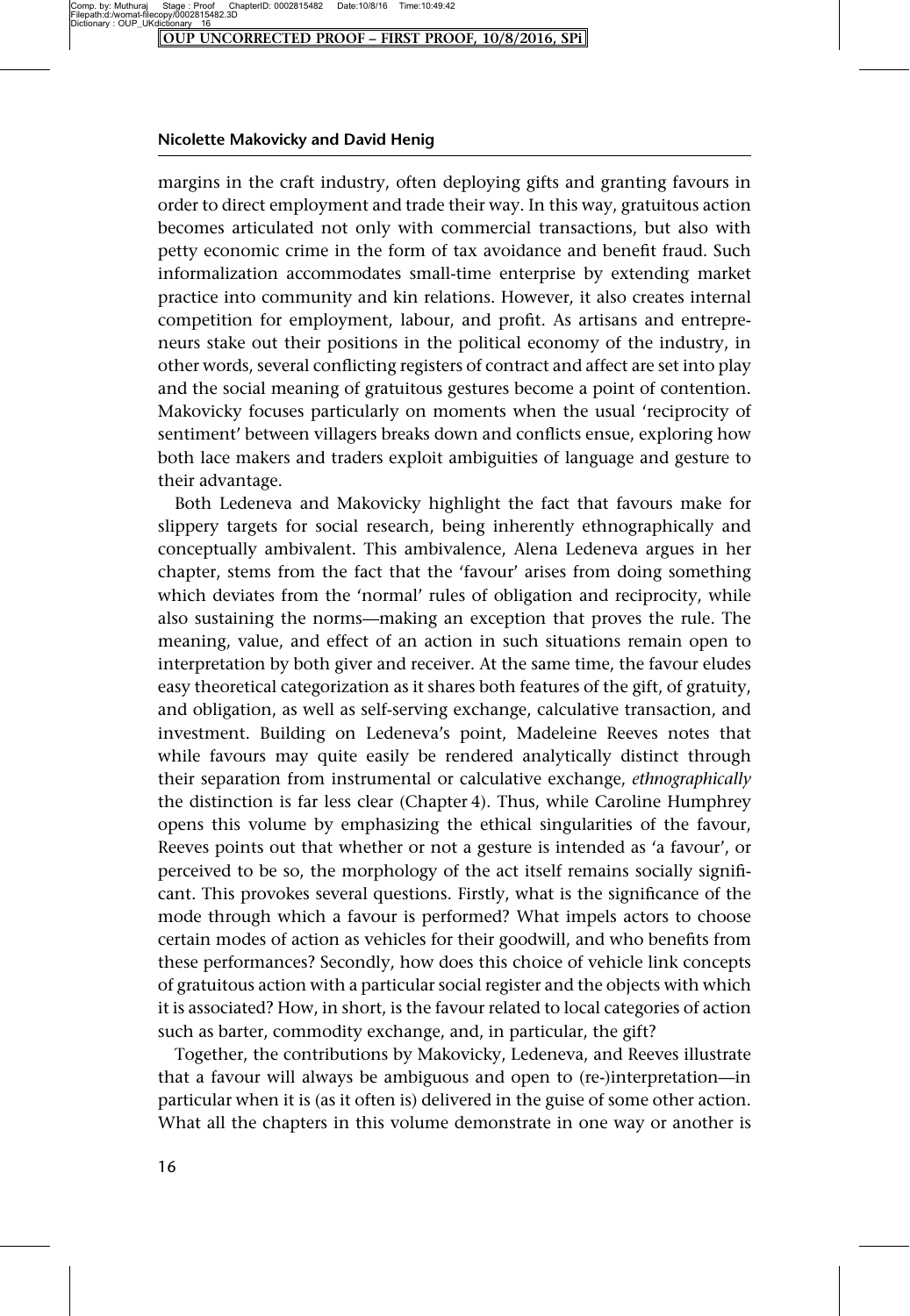how their polythetic character leaves acts of favour immanent to any action and situation, and brings favours, along with barter, exchange, debt, and reciprocity, onto the list of economic universals to be found across all economies and cultures. And it is precisely this productive ambiguity which points to the greater value of their ethnographic elucidation—an elucidation that this volume offers. Indeed, working from our attempt to build theoretically on ethnographic insights, the chapters that follow pave new ways for re-imagining the place of favours in contemporary society, exploring how they operate at multiple scales within the wider context of the economic order and models of governance, and how they penetrate human lives—be it in the post-socialist Eurasia, among British politicians and their social mobility tsars, or elsewhere.

#### **References**

- Al-Mohammad, Hayder and Daniela Peluso. 2014. 'Ethics and the "Rough Ground" of the Everyday: The Overlappings of Life in Postinvasion Iraq'. *HAU: Journal of Ethnographic Theory*, 2(2): pp. 42–58.
- Åslund, Anders. 2004. 'Russia's Economic Transformation under Putin'. *Eurasian Geography and Economics*, 45(6): pp. 397–420.
- Bellafante, Ginia. 2013. *A Favor Economy in Which Kind Acts Come With Expected Reciprocity*. *New York Times*, 20 December 2013.
- Bloch, Maurice. 1998. *How We Think They Think: Anthropological Approaches to Cognition, Memory, and Literacy*. Boulder, CO: Westview Press.
- Bridger, Sue and Frances Pine. 1998. *Surviving Postsocialism: Local Strategies and Regional Responses in Eastern Europe and the Former Soviet Union*. London: Routledge.
- Burawoy, Michael and Katherine Verdery. 1999. *Uncertain Transitions. Ethnographies of Change in the Postsocialist World*. Lanham, MD: Rowman and Littlefield.
- Castells, Alejandro, Manuel Portes, and Laura Benson. 1989. *The Informal Economy: Studies in Advanced and Less Developed Countries*. Baltimore: Johns Hopkins University Press.
- Coase, Ronald. 2012. 'Saving Economics from the Economists'. *Harvard Business Review*, December 2012.
- Creed, Gerald. 2011. *Masquerade and Postsocialism: Ritual and Cultural Dispossession in Bulgaria*. Bloomington, IN: Indiana University Press.
- Das, Veena. 2010. 'Engaging the Life of the Other: Love and Everyday Life'. In *Ordinary Ethics: Anthropology, Language, and Action*, edited by Michael Lambek, pp. 376–89. New York: Fordham University Press.
- Das, Veena. 2012. 'Ordinary Ethics'. In *A Companion to Moral Anthropology*, edited by Didier Fassin, pp. 133–49.
- Day, Sophie, Euthymos Papataxiarchis, and Michael Stewart. 1999. *Lillies of the Field: Marginal People who Live for the Moment*. Boulder, CO: Westview Press.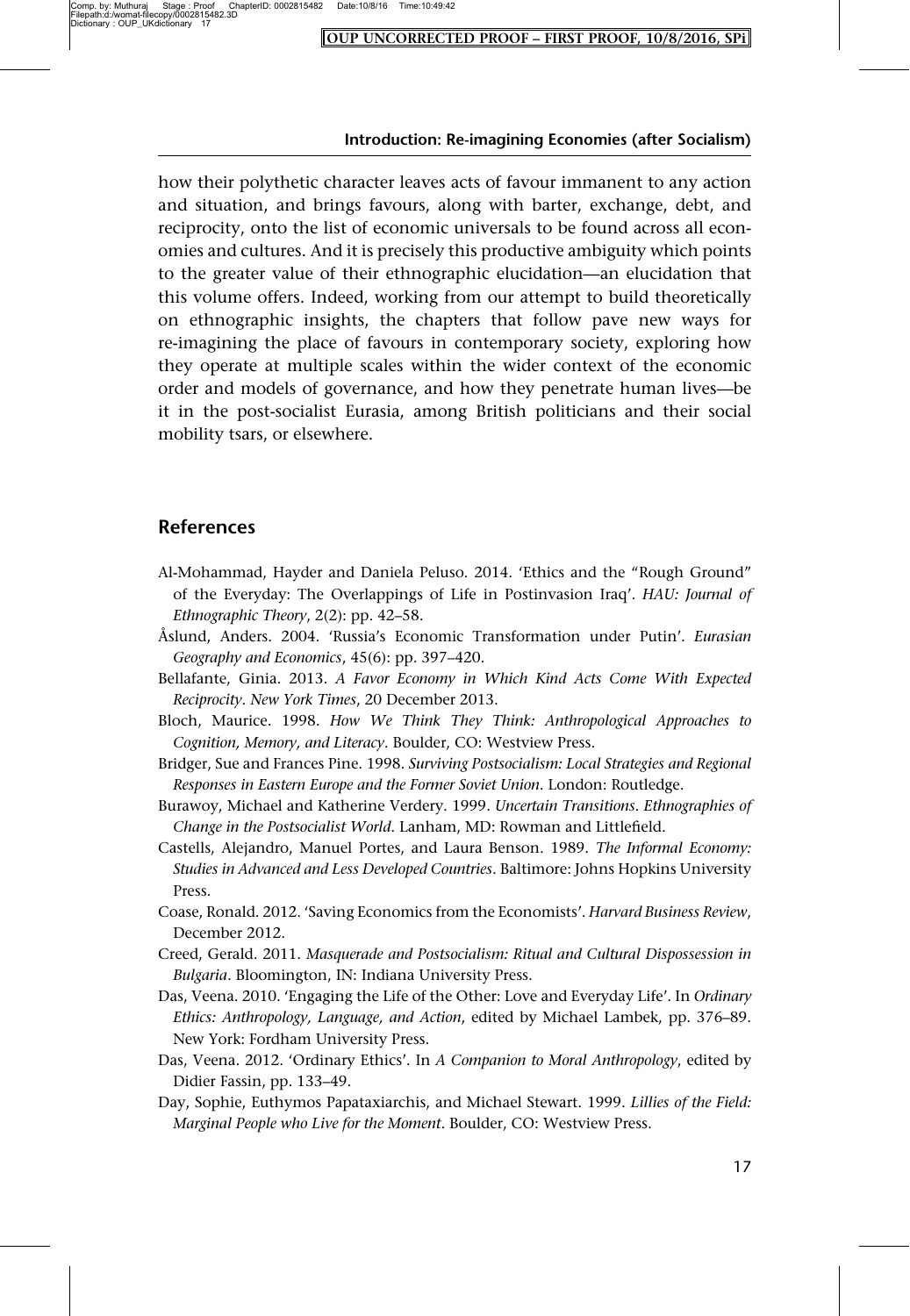Comp. by: Muthuraj Stage : Proof ChapterID: 0002815482 Date:10/8/16 Time:10:49:42 Filepath:d:/womat-filecopy/0002815482.3D mopaama.womat mooopy.coo.<br>Dictionary : OUP\_UKdictionary

#### **OUP UNCORRECTED PROOF – FIRST PROOF, 10/8/2016, SPi**

#### **Nicolette Makovicky and David Henig**

- Derrida, Jacques. 1992. *Given Time: 1. Counterfeit Money*. Chicago, IL: University of Chicago Press.
- Dunn, Elizabeth. 2004. *Privatizing Poland: Baby Food, Big Business, and the Remaking of Labour*. Ithaca, NY: Cornell University Press.
- Englund, Harri. 2008. 'Extreme Poverty and Existential Obligations: Beyond Morality in the Anthropology of Africa'. *Social Analysis,* 52(3): pp. 33–50.
- Eyal, Gil. 2003. *The Origins of Postcommunist Elites: From Prague Spring to the Breakup of Czechoslovakia*. Minneapolis, MN: University of Minnesota Press.
- Fassin, Didier. 2011. *Humanitarian Reason: A Moral History of the Present*. Berkeley: University of California Press.
- Fioramonti, Lorenzo. 2013. *Gross Domestic Problem. The Politics Behind the World's Most Powerful Number*. London: Zed Books.
- Giordano, Christian and Nicolas Hayoz. 2013. *Informality in Eastern Europe: Structures, Political Cultures, and Social Practices*. Bern: Peter Lang Publishers.
- Grabher, Gernot and David Stark. 1997. *Restructuring Networks in Post-socialism: Legacies, Linkages, and Localities*. Oxford: Oxford University Press.
- Graeber, David. 2011. *Debt: The First 5,000 Years*. New York: Melville House Publishing.
- Graeber, David. 2013. *The Democracy Project. A History, a Crises, a Movement*. New York: Spiegel and Grau.
- Gudeman, Stephen. 2008. *Economy's Tension. The Dialectics of Community and Market*. New York: Berghahn Books.
- Hann, Chris. 2002. *Postsocialism: Ideal, ideologies, and practices in Eurasia*. London: Routledge.
- Hart, Keith. 1973. 'Informal Income Opportunities and Urban Employment in Ghana'. *Journal of Modern African Studies*, 11(1): pp. 61–89.
- Hart, Keith, Laville, Jean-Louis and Antonio Cattani. 2010. *The Human Economy*. Cambridge: Polity Press.
- Holmes, Douglas. 2014. *Economy of Words: Communicative Imperatives in Central Banks*. Chicago: University of Chicago Press.
- Humphrey, Caroline and Stephen Hugh-Jones. 1992. *Barter, Exchange and Value. An Anthropological Approach*. Cambridge: University of Cambridge Press.
- Hunt, Robert. 2000. 'Forager Food Sharing Economy: Transfers and Exchanges'. In *The Social Economy of Sharing: Resource Allocation and Modern Hunter-Gatherers*, edited by George Wenzel, Greta Hovelsrud-Broda, and Nobuhiro Kishigami, pp. 7–26. Osaka: National Museum of Ethnology.
- Jowitt, Ken. 1993. *The New World Disorder: The Leninist Extinction*. Berkeley, CA: University of California Press.
- Keane, Webb. 2010. 'Minds, Surfaces, and Reasons in the Anthropology of Ethics'. In *Ordinary Ethics. Anthropology, Language, and Action*, edited by Michael Lambek, pp. 64–83. New York: Fordham University Press.
- Keane, Webb. 2015. *Ethical Life. Its Natural and Social Histories*. Princeton: Princeton University Press.
- Kipnis, Andrew. 1997. *Producing Guanxi: Sentiment, Self, and Subculture in a North China Village*. Durham, NC: Duke University Press.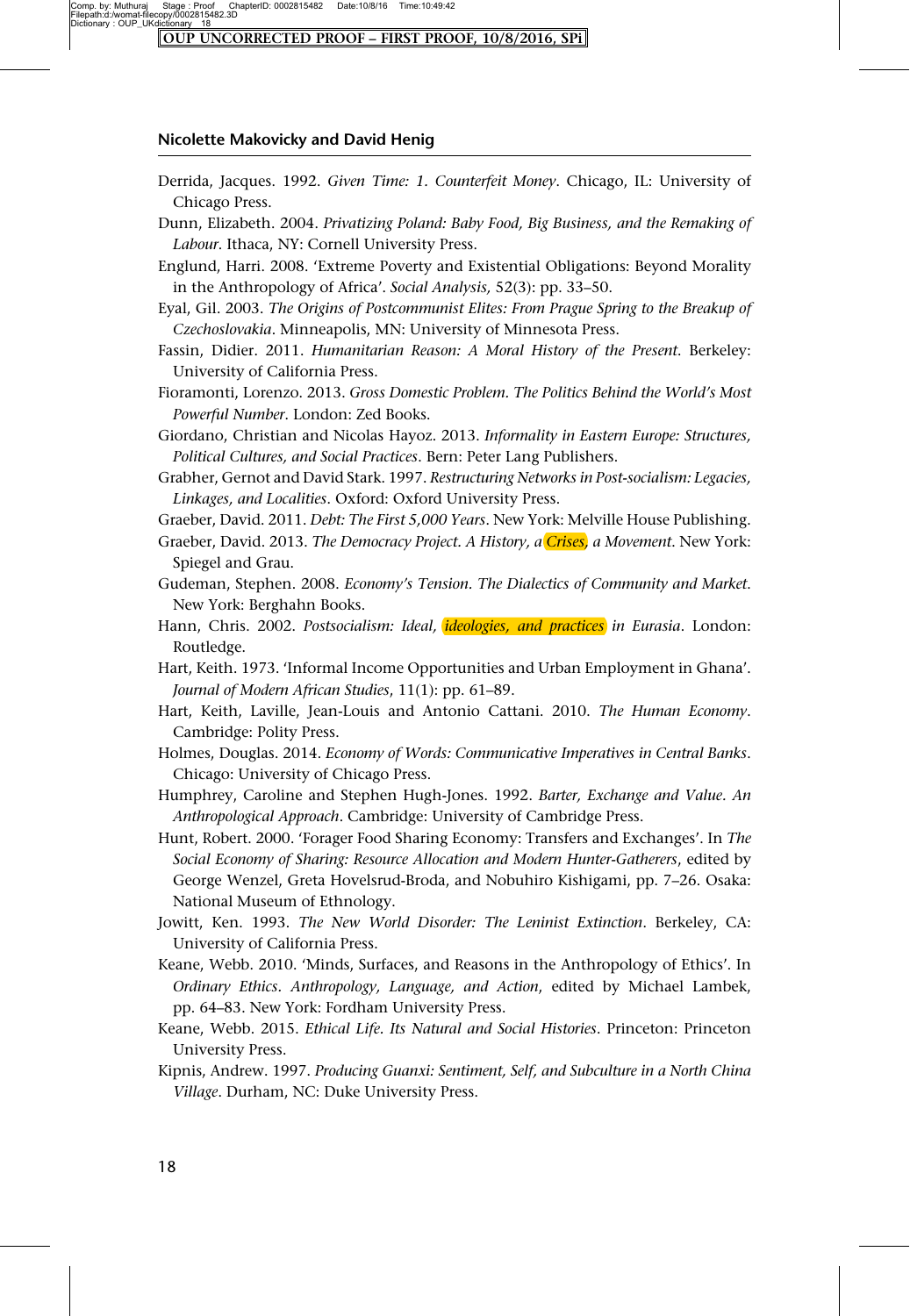| Kornai, János. 1988. The Socialist System: The Political Economy of Communism.<br>Princeton, NJ: Princeton University Press.                                                                                                                         |
|------------------------------------------------------------------------------------------------------------------------------------------------------------------------------------------------------------------------------------------------------|
| Kurkchiyan, Marina and Denis Galligan. 2003. Law and Informal Practices: The<br>Post-communist Experience. Oxford: Oxford University Press.                                                                                                          |
| Kwon, Heonik. 2010. The Other Cold War. New York: Columbia University Press.                                                                                                                                                                         |
| Laidlaw, James. 2014. The Subject of Virtue. An Anthropology of Ethics and Freedom.<br>Cambridge: Cambridge University Press.                                                                                                                        |
| Lambek, Michael. 2010. Ordinary Ethics. Anthropology, Language, and Action. New York:<br>Fordham University Press.                                                                                                                                   |
| Lambek, Michael. 2013. 'What is "Religion" for Anthropology? And What Has Anthro-<br>pology Brought to "Religion"?' In A Companion to the Anthropology of Religion, edited<br>by Janice Boddy and Michael Lambek, pp. 1-32. Oxford: Wiley Blackwell. |
| Ledeneva, Alena. 1998. Russia's Economies of Favour: Blat, Networking and Informal<br>Exchange. Cambridge: Cambridge University Press.                                                                                                               |
| Ledeneva, Alena. 2008. 'Blat and guanxi: Informal practices in Russia and China'.<br>Comparative Studies in Society and History, 50(1): pp. 118-44.                                                                                                  |
| Ledeneva, Alena. 2013. Can Russia Modernise? Sistema, Power Networks and Informal                                                                                                                                                                    |
| Governance. Cambridge: Cambridge University Press.                                                                                                                                                                                                   |
| Levinas, Emmanuel. 1996. Basic Philosophical Writings. Bloomington, IN: Indianna                                                                                                                                                                     |
| <b>University Press.</b>                                                                                                                                                                                                                             |
| Liebersohn, Harry. 2011. The Return of the Gift. European History of a Global Idea.<br>Cambridge: Cambridge University Press.                                                                                                                        |
| Marion, Jean-Luc. 2002. Being Given: Towards a Phenomenology of Givenness. Stanford,                                                                                                                                                                 |
| CA: Stanford University Press.                                                                                                                                                                                                                       |
| Maurer, Bill. 2011. Mutual Life, Limited. Islamic Banking, Alternative Currencies, Lateral                                                                                                                                                           |
| Reason. Princeton, NJ: Princeton University Press.                                                                                                                                                                                                   |
| Mauss, Marcel. <mark>1925.</mark> The Gift. London: Cohen and West.                                                                                                                                                                                  |
| Miyazaki, Hirokazu. 2013. Arbitraging Japan. Dreams of Capitalism at the End of Finance.<br>Berkeley, CA: University of California Press.                                                                                                            |
| Morris, Jeremy and Abel Polese. 2013. The Informal Post-Socialist Economy: Embedded                                                                                                                                                                  |
| <i>practices and livelihoods</i> . London: Routledge.                                                                                                                                                                                                |
| Needham, Rodney. 1975. 'Polythetic Classification: Convergence and Consequences'.                                                                                                                                                                    |
| Man, 10(3): pp. 349-69.                                                                                                                                                                                                                              |
| Patico, Jennifer. 2008. Consumption and Change in a Post-Soviet Middle Class. Redwood                                                                                                                                                                |
| City, CA: Stanford University Press.                                                                                                                                                                                                                 |
| Picketty, Thomas. 2013. Capital in the Twenty-First Century. Harvard: Harvard University                                                                                                                                                             |
| Press.                                                                                                                                                                                                                                               |
| Pitt-Rivers, Julian. 2011. 'The <mark>place of grace in anthropology'</mark> . <i>HAU: Journal of Ethno</i> -                                                                                                                                        |
| graphic Theory, 1(1): pp. 423-50.                                                                                                                                                                                                                    |
| Polese, Abel. 2008. 'If I Receive It, It Is a Gift; If I Demand It, It Is a Bribe: On the Local                                                                                                                                                      |
| Meaning of Economic Transactions in Post-Soviet Ukraine'. Anthropology in Action, 15(3):<br>pp. 47-60.                                                                                                                                               |
| Rivkin-Fish, Michele. 2005. Women's Health in Post-Soviet Russia. Bloomington, IN:<br>Indiana University Press.                                                                                                                                      |